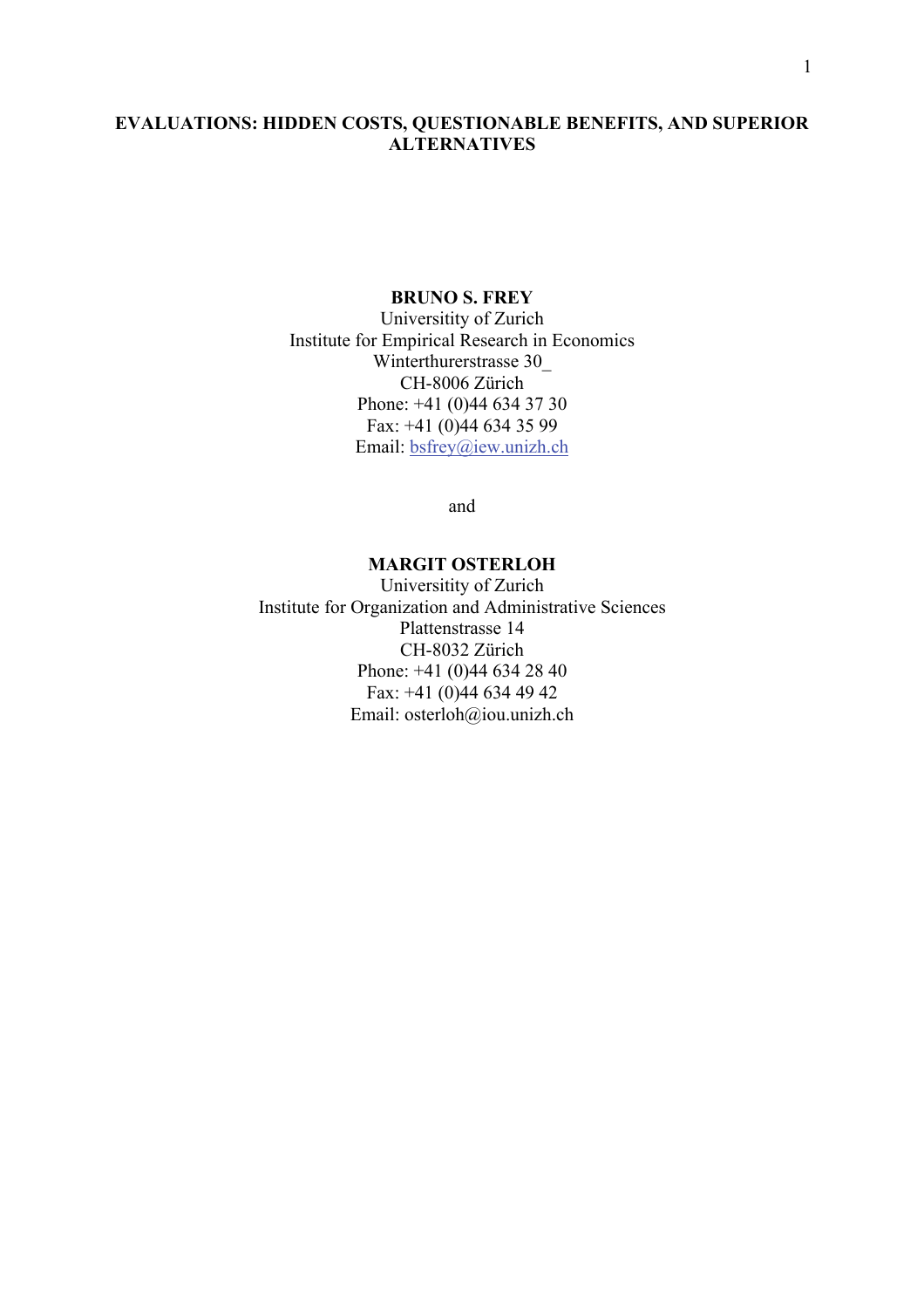## EVALUATIONS: HIDDEN COSTS, QUESTIONABLE BENEFITS, AND SUPERIOR ALTERNATIVES

## *Abstract:*

*Research evaluation is praised as the symbol of modern quality management. We claim firstly, that output evaluations in academic research have higher costs than normally assumed, because the evaluated persons and institutions systematically change their behavior and develop counter strategies. Moreover, intrinsic work motivation is crowded out and undesired lock-in effects take place. Secondly, the benefits of output and sometimes process evaluations are questionable. These evaluations provide inadequate information for decisionmaking. Thirdly, there exist superior alternatives. They consist in process evaluation and careful selection and socialization – and then leave individuals and research institutions to direct themselves.*

*(97 words)*

Key words: Evaluation, rankings, hidden costs, multi tasking, intrinsic motivation, control theory, selection.

JEL Classification: C44, D02, D61, D72, H52, I23, M12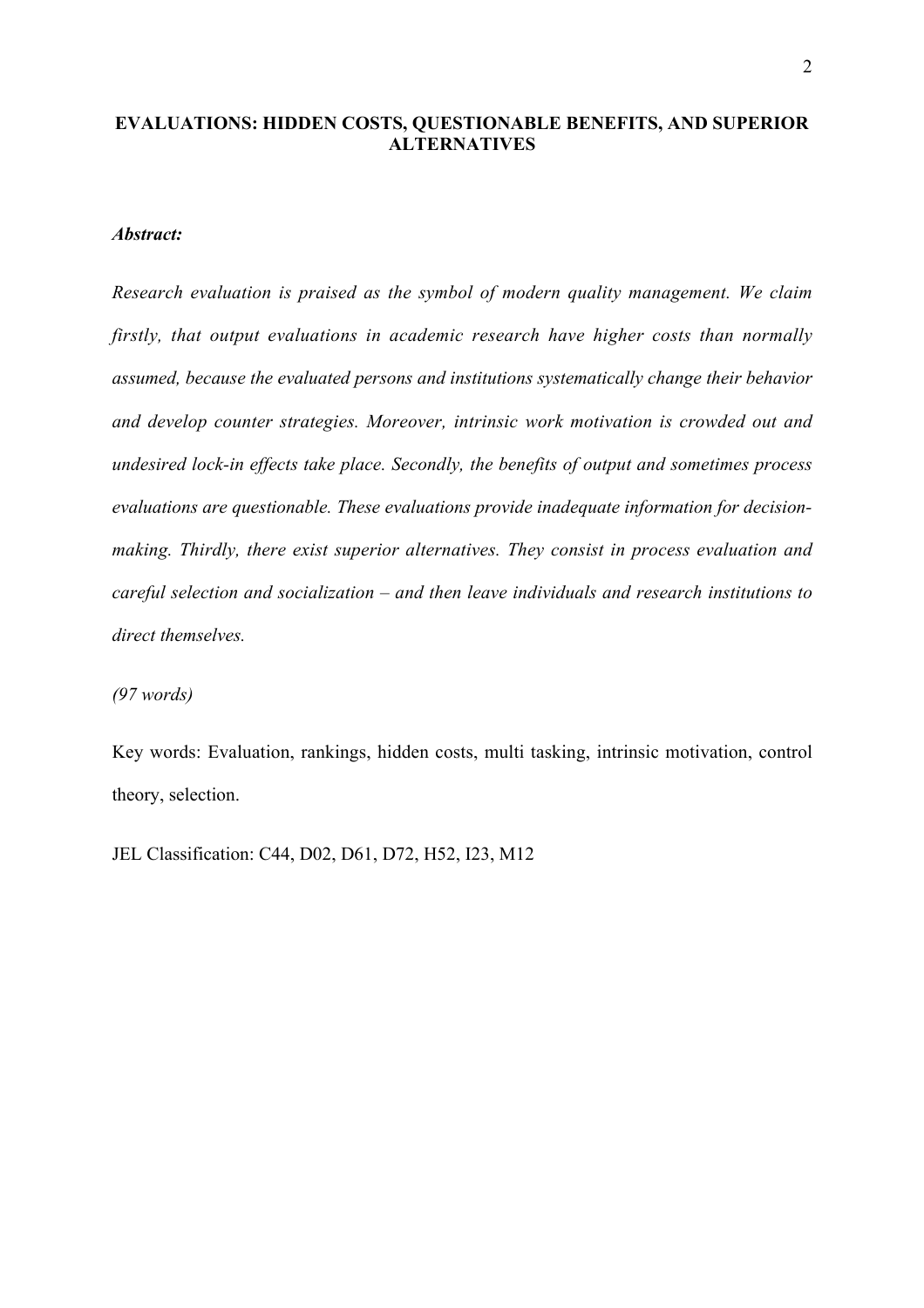# PERFORMANCE EVALUATIONS IN ACADEMIA: EXPECTATIONS AND DISAPPOINTMENTS

Performance evaluations have become a standard procedure in quality and performance management in many organizations. This procedure today is applied in profit-oriented firms, non-profit and governmental institutions. A particularly important area has been *evaluation of academic research* on which this paper concentrates. Research evaluation is often praised as the symbol of modern quality management which today has diffused through the academic system. There are several academic journals (e.g. "Evaluation", "Evaluation Quarterly", "Evaluation Review", "Research Evaluation", "Scientometrics") specifically devoted to the approach. "Evaluations of evaluations" or meta-evaluations are discussed (e.g. Cook & Gruder 1978).

"Evaluation" here is defined as a *formal, retrospective* and *external* appraisal of performance of persons or organizations*.* Evaluations are undertaken by other persons and not by the persons whose performance is to be assessed. Our definition corresponds both to the academic and practical use of the term. Thus, for example Brook  $(2002: 173)$  states  $\mathbb{R}$  By evaluation, I shall mean the situation where visiting experts come from outside your organization or system and say what they think about it". The usefulness of evaluations is rarely questioned though some observers call it "a fad" (Birnbaum 2000), or an "audit explosion" (Power 1994), leading to an "audit society" (Power 1997), and producing a booming evaluation bureaucracy and evaluation industry (Muller-Camen & Salzgeber 2005). But even the skeptics rarely discuss alternative instruments for raising the quality of research and allocating scarce resources (e.g. Daniel 1993; Gioia & Corley 2002; Holcombe 2004; Starbuck 2004; Weingart 2005).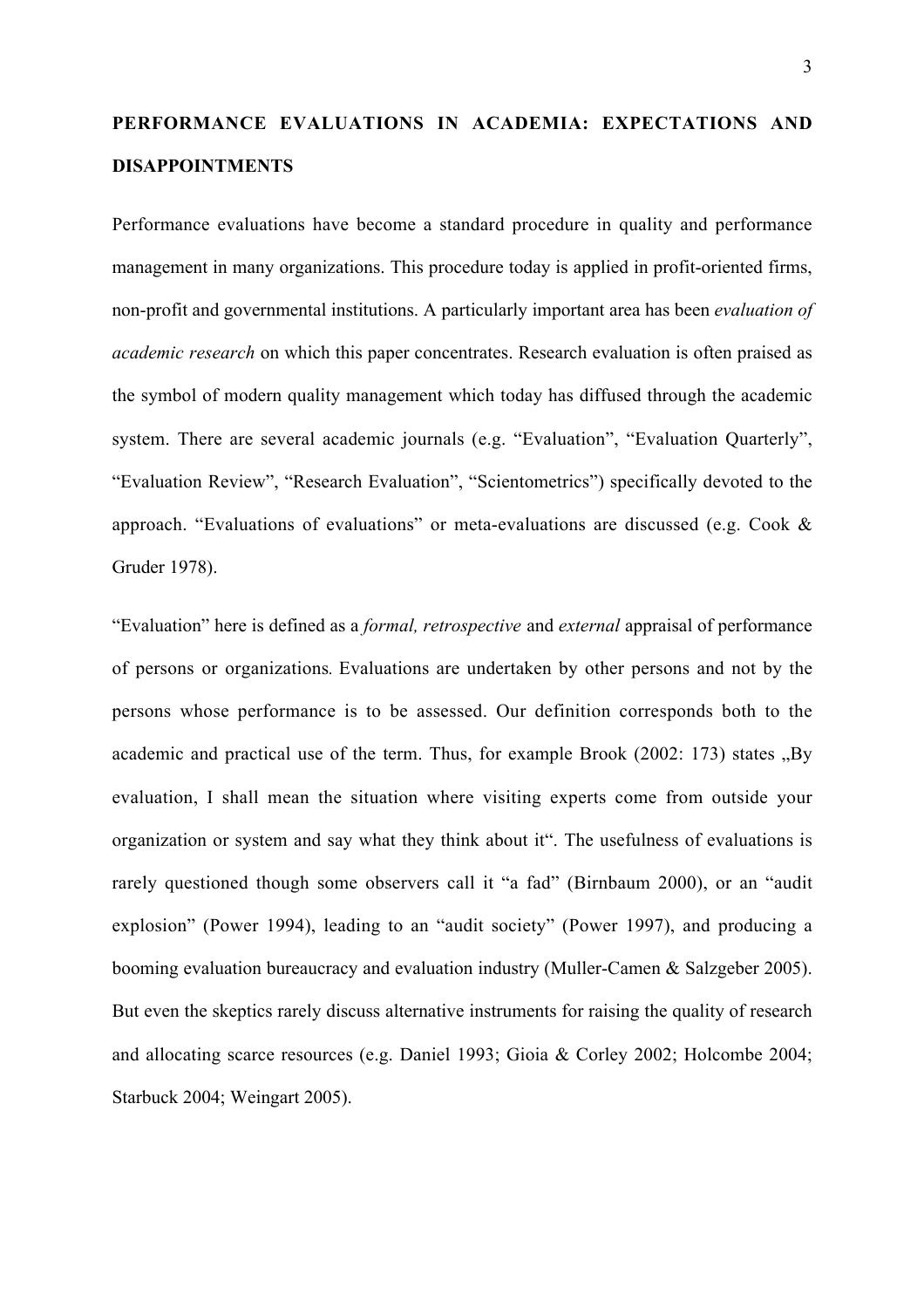This paper claims firstly, evaluations of academic research as currently practiced have *higher costs* than normally assumed in the evaluation literature. Secondly, the *benefits of this kind of evaluations are questionable*. Thirdly, there exist *superior alternatives*. We do not argue against evaluations in general but against the dominant form of output evaluation in academia. Instead, we discuss under which conditions process and input evaluations are appropriate.

We deal with the *hidden,* rather than the immediate *costs* of evaluation. The immediate costs of evaluation exercises in terms of academic manpower have been much complained about (e.g. Kieser 1998; de Bruijn 2002). This includes not only the effort and time expended by the evaluators. It also includes the costs borne by the evaluatees who have to provide voluminous evidence of their performance to meet the sophisticated systems of surveillance (Parker & Jary 1995:319) introduced for example in the United Kingdom.<sup>1</sup> Neither does our paper focus on the difficulties of measuring performance in general (see e.g. Neely & Neely 2002; Starbuck 2004, Latham et al. 2005) nor in academic peer reviews and bibliometric indicators. Many empirical analyses of the peer reviews reveal that peer evaluations diverge, contradict each other and are not consistent over time (e.g. Cichetti 1991; Gans & Shepherd 1994; Campanario 1996, 1998; Bedeian 2004a, Starbuck 2005).<sup>2</sup> Bibliometric measurements of publications, citations, and co-citations as an answer to the growing skepticisms with peer reviews are also subject to major shortcomings, and can therefore not substitute for peer reviews with its own shortcomings (e.g. Üsdiken & Pasadeos 1995; Gmür 2003; Weingart 2005). These are important considerations but they have been extensively treated elsewhere. In this paper we focus on the *hidden*, and therefore often disregarded costs of performance evaluation.

 <sup>1</sup> For a detailed description of the evaluation process of management research in the United Kingdom see Bessant et al. (2003).

<sup>2</sup> For a defense of peer reviews see e.g. Daniel (2005).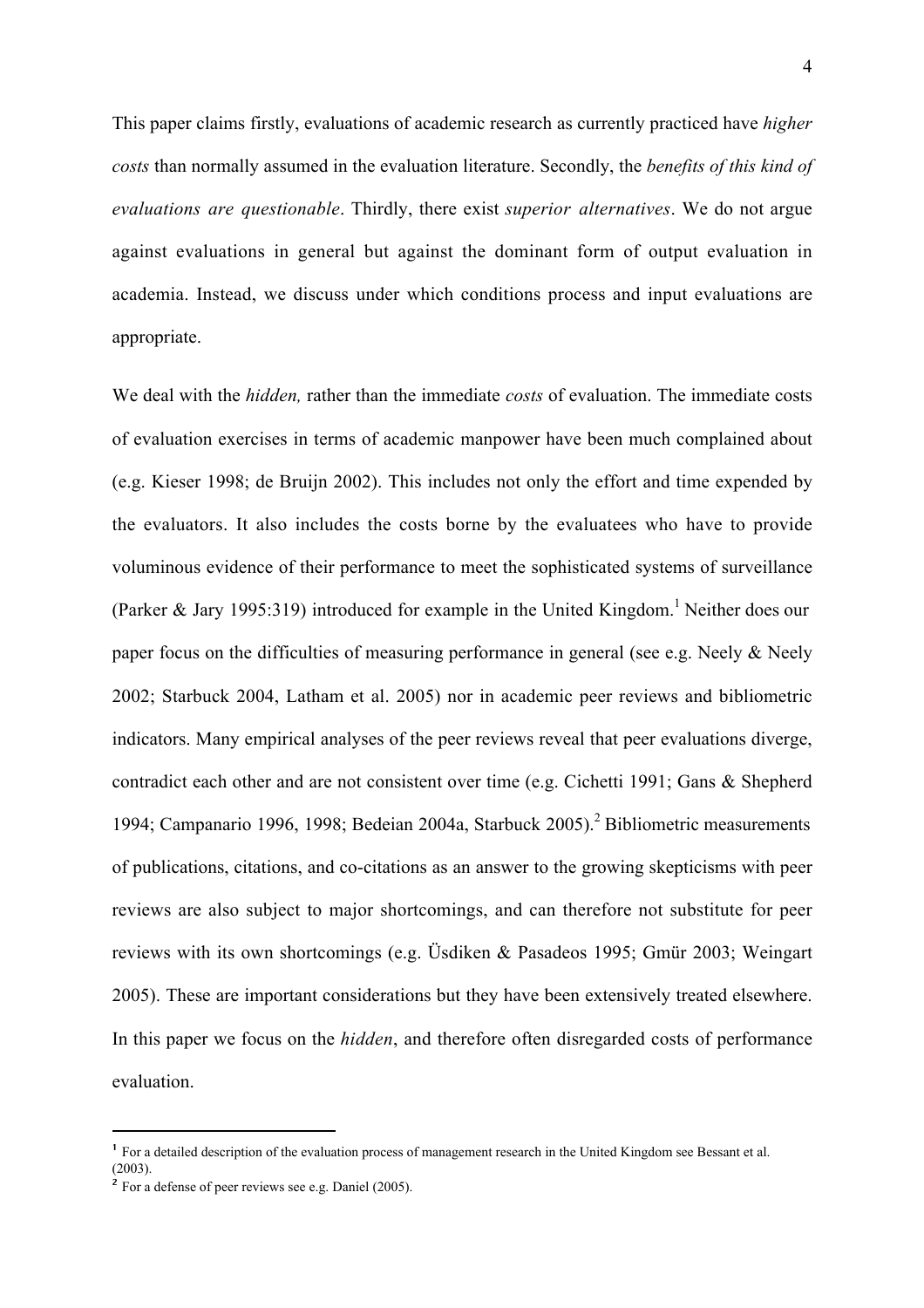The *hidden costs of evaluation* consist of two main types, discussed in the first part of the paper:

- (1) Evaluations *distort incentives* by (a) undue reliance on a restricted set of indicators ("you get what you measure"), known as the "multiple-task problem", (b) counterstrategies to the evaluation exercise; (c) crowding-out of intrinsic motivation of persons evaluated as well as evaluators;
- (2) Evaluations *induce undesired lock-in effects* on the part of evaluated persons or institutions as well as on the part of evaluators.

The *benefits of evaluations* are usually taken for granted and remain unquestioned. The expected effects of evaluation exercises are efficient quality control, efficient allocation of resources, promotion of performance, and improved transparency of activity to principals, customers and suppliers. In particular, research evaluation is supposed to provide an effective signal to government agencies, sponsors, potential students, and their future employers about the reputation of research institutions. We argue in the second part of this paper that, firstly, evaluations provide inadequate information relevant for decision-making. Secondly, evaluations (in particular university rankings) lose importance due to new forms of scientific cooperation on the internet.

The third part of the paper is devoted to *alternatives to formal, retrospective* and *external* evaluations of output. They consist in

- (1) An interactive and supporting coaching of persons and institutions (concurrent process control).
- (2) A careful *selection and socialization* of persons charged with performing the activities in question (ex ante input control).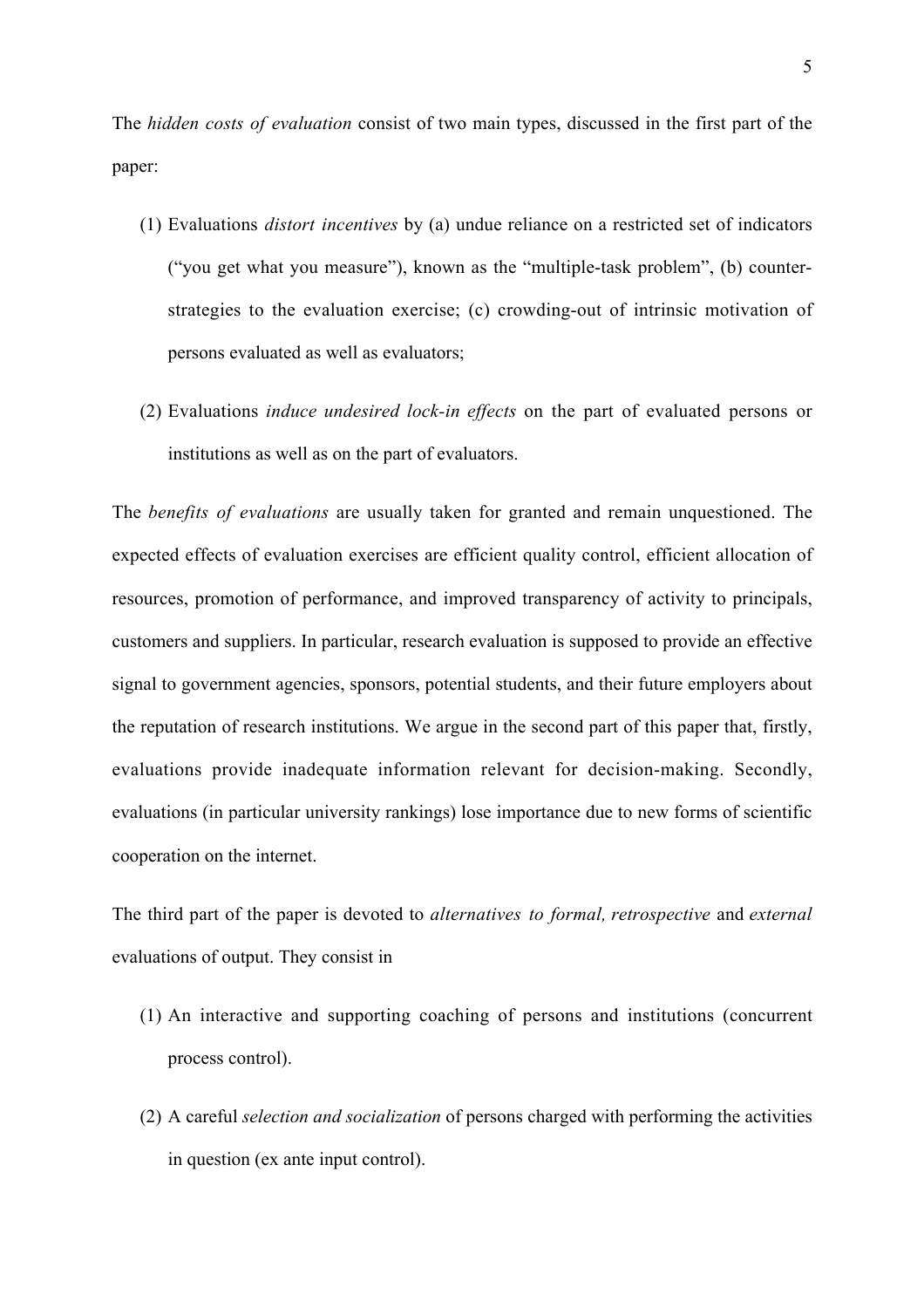This paper does not provide a verdict on whether performance evaluations should be undertaken or not. This would, of course, require a comparison of *all* the costs with *all* the benefits. To the extent to which our analysis is correct, the hidden costs identified here should be added to the costs so far considered, and the benefits accordingly reduced. As a consequence, performance evaluation becomes less desirable. The intensity and frequency of evaluations should be markedly reduced and substituted by the alternatives sketched out.

#### HIDDEN COSTS OF EVALUATION

#### Evaluations Distort Incentives

In general it is taken for granted that evaluations have beneficial effects on performance. In standard economics as well as in everyday life it is assumed that performance measurement and performance pay raise performance. The search for monetary incentives has come to permeate firms, governments and research institutions. In contrast, the negative incentive effects of evaluations, in particular of output evaluations, are rarely considered. Performance evaluations lead to costs, which arise because the evaluatees systematically change their behavior in an unintended way.

#### *What is not measured is disregarded*

Persons and institutions subject to an output evaluation have an incentive to perform well in those areas of their work considered in the evaluation process. In contrast, they have no incentive to perform well in those criteria which are disregarded (Kerr 1975). The phenomenon has been extensively studied in modern economics under the heading of "multiple tasking" (Holmström & Milgrom 1991; Gibbons 1998; Prendergast 1999; Fehr & Schmidt 2004). Academic research, characterized by highly incomplete contracts (Masten 2006), has to deal with this problem in several aspects.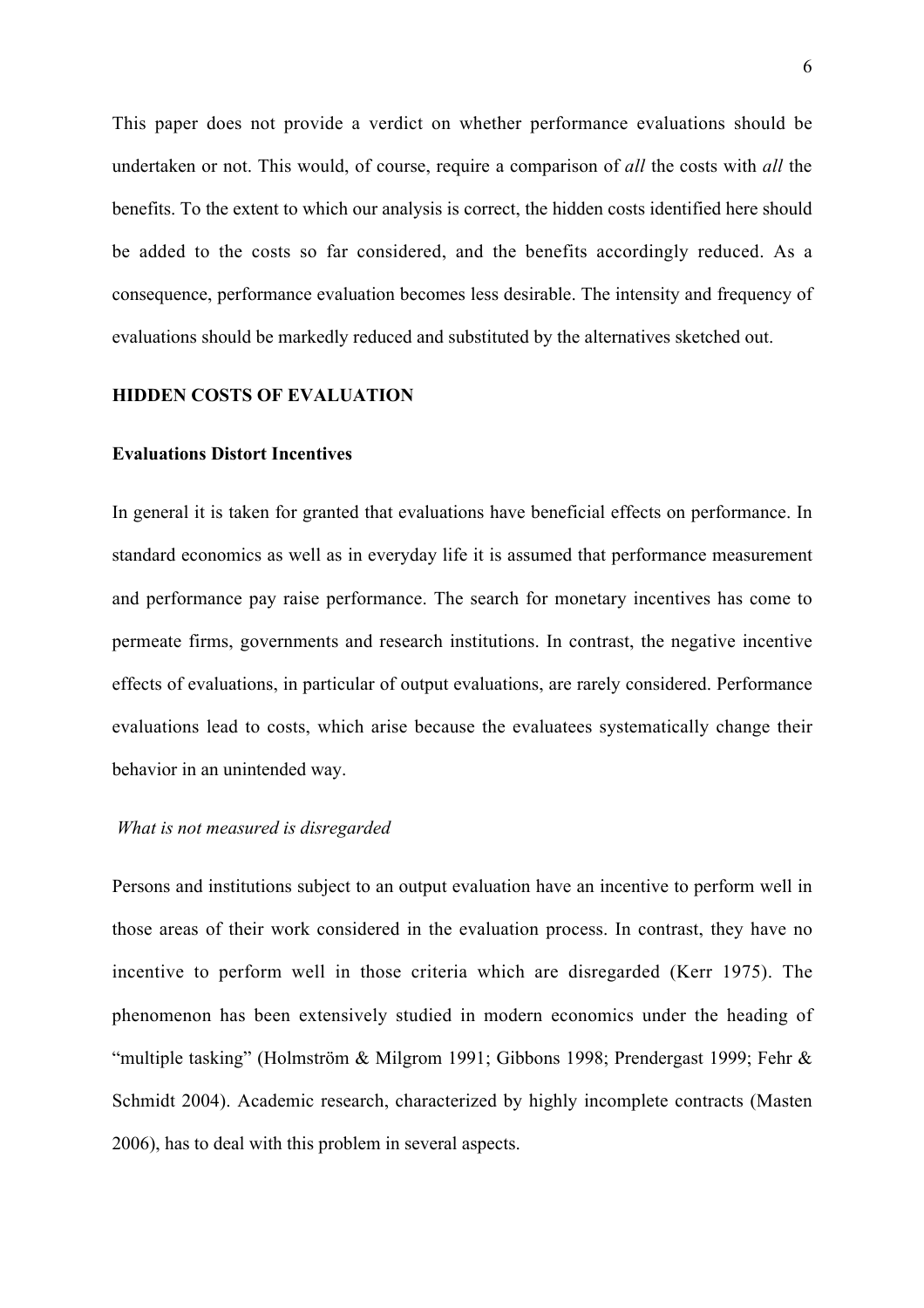*Pressure towards "normal science" in the sense of Kuhn (1962).* Measurement exerts pressure to produce predictable but unexciting research outcomes that can be published quickly (Prichard & Wilmott 1997; Muller-Camen & Salzgeber 2005). More importantly, path-breaking contributions are exactly those at variance with accepted criteria. Indeed innovative research creates novel criteria which before were unknown or disregarded. The referee process, based on the opinions of average peers often leads to the rejection of creative and unorthodox contributions and rewards the mainstream (Frey 2003). Many rejections in highly ranked journals are documented regarding papers that later were awarded high prizes, even the Nobel Prize (Gans & Shepherd 1994; Campanario 1996). It would be mistaken to assume that these are atypical and unfortunate special cases (Weingart 2005). Many luminaries in science such as Newton, Darwin, Kant, Mendel, Schopenhauer, Semmelweis, Wittgenstein and Goedel would have had little chance in a peer review system (Fischer 1998; Pasternak 2000; Gillies 2005a). Their path breaking radical innovations could only be appreciated after decades but not within short evaluation cycles such as the four to five year British Research Assessment Exercise (RAE).

Eliminating type II errors instead of type I errors. Referring to the theory of statistical tests Gillies (2005a, 2006) shows severe shortcomings of evaluations like the British Research Assessment Exercise (RAE). These evaluations are not devoted to eliminate errors of type I, but only aim to eliminate type II errors.

*Type I errors* occur if the test leads to the rejection of a hypothesis which is in fact true. A type I error in evaluation leads to funding being withdrawn from a researcher or a research program which would have obtained important results had it been continued. The solution of the research problem will remain undiscovered for a long time. A notable example is the case of Semmelweis (Gillies 2005b) who did research on the causes of the childbed fever in 1848, which was at the time the main cause of death in childbirth. Semmelweis (1861) followed a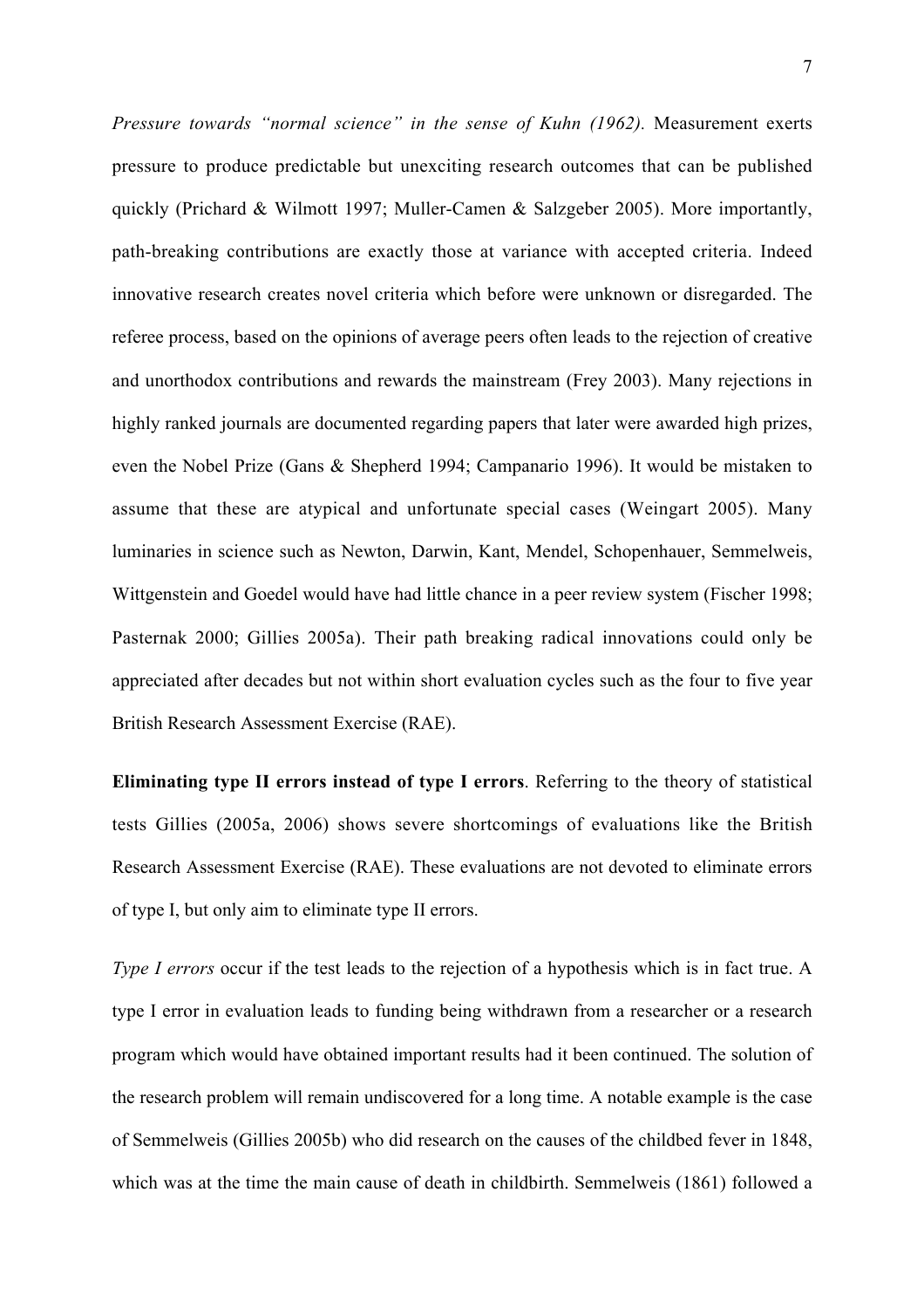procedure similar to Popper`s conjectures and refutations (Popper 2002). The vast majority of the medical profession rejected his approach and ignored the practical recommendations based upon it. Semmelweis had to leave the Vienna Maternity Hospital in 1850, where he did his research. Hospitals went through a severe crisis and thousands of patients lost their lives. Only in the mid 1880s the new antiseptic methods based on Semmelweis`s work had become general.

*Type II errors* occur if the test leads to the confirmation of a hypothesis which is in fact false. These errors are less serious than type I errors. A type II error leads to funding being continued which in the end obtains no good results. A type II error leads to money being spent for nothing. Unfortunately most evaluations concentrate exclusively on eliminating type II errors in order to make research more cost effective.

To avoid the serious consequences of type I errors, Gillies (2005a) goes so far as to suggest that funding bodies should make sure that at least some funding is given to *every* research school rather than concentrating on the hopeless task trying to foresee which approach will prove to be successful in the long run.

Homogenization of research endeavors*.* On the institutional level departments that have their eyes on rankings and output evaluations tend to become more and more similar, undermining the necessary variety in scientific discourse (see Holcombe 2004 for the case of economics departments). They prefer to hire in the standard fields that get more citations or grants and avoid individuals whose work is outside the mainstream. Gioia and Corley (2002) argue that in business schools, rankings raise incentives to invest in short term management fads instead of investments in resources for basic research, which in management research follows heterogeneous approaches.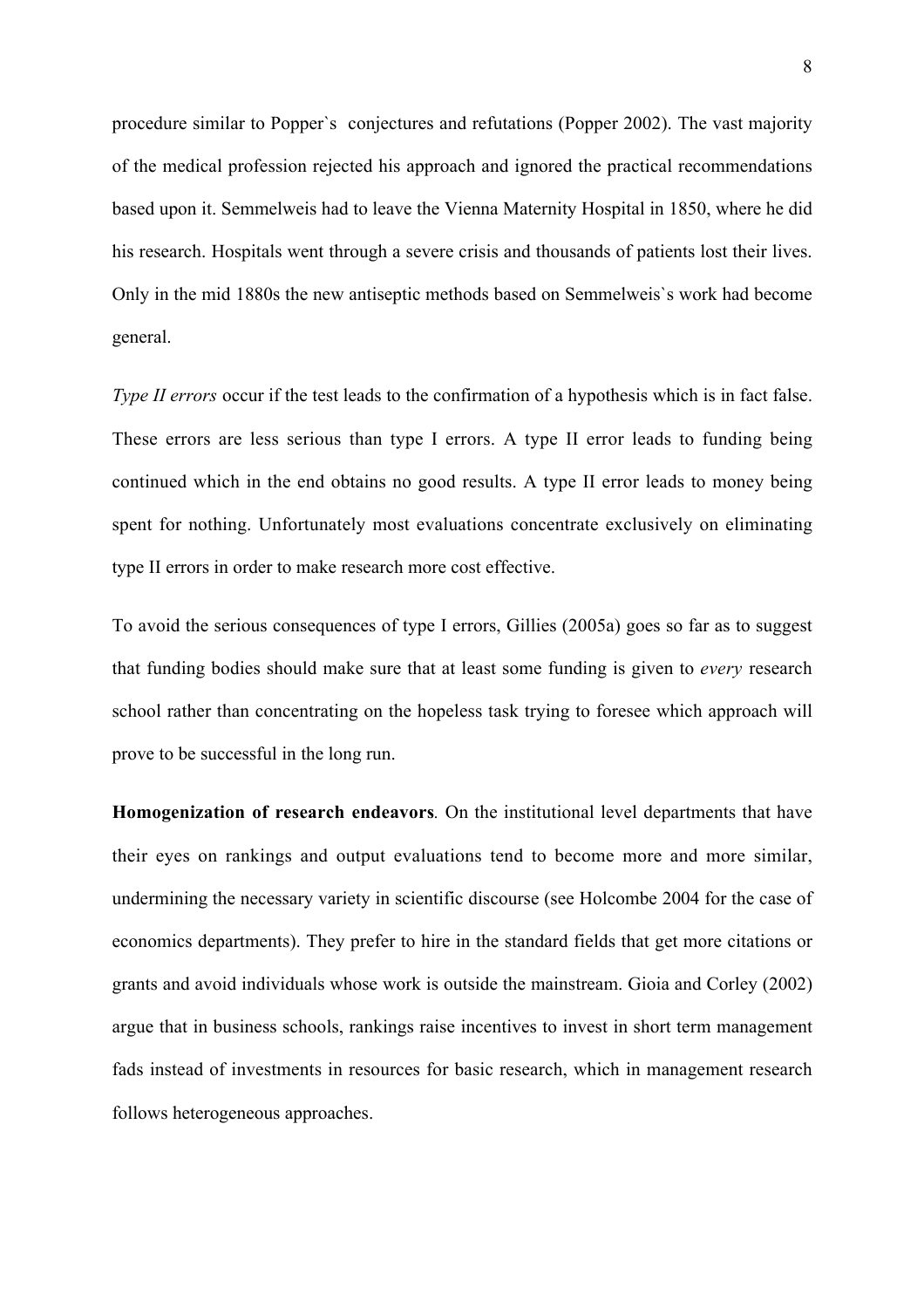Underestimation of work committed to the dialogue between academics and practitioners. Academic work of relevance to real world phenomena is often disregarded.<sup>3</sup> Research departments rarely give credit to faculties who write books and magazine articles designed to intermediate between the research community and the general public because they don't contribute to the citation record. As a consequence, the gap between rigor and relevance of research is deepened and the dialogue between science and practice is undermined $<sup>4</sup>$ </sup>

Incentives to conduct expensive research*.* The tendency to measure research performance by the size of grants received creates an incentive to undertake more expensive, rather than relevant research (Holcombe 2004). Grants, of course, do not measure research output but rather resource input and have little to do with the scientific capabilities of an academic (Toutkoushian et al. 2003).

#### *Counter strategies to evaluation exercises*

Evaluatees risking to lose from the evaluation exercise will rationally muster resources to fight against the findings. They are often able to neutralize the evaluation results *ex post* and *ex ante*.

Ex post neutralization of evaluation results*.* Evaluatees have strong incentives to manipulate unpropitious results ex post. Firstly, they can come forth with new criteria according to which they perform well or which are important to the decision-makers. Examples in research evaluation are criteria like teaching and administrative duties. Secondly, they claim that the low judgment of their performance is due to inadequate resources, discrimination of minorities, health problems, or simply bad luck. Thirdly, losers

<sup>&</sup>lt;sup>3</sup> The Academy of Management seeks to redress this neglect by bestowing a "Distinguished Scholar Practitioner Award".

<sup>&</sup>lt;sup>4</sup> See Kieser and Nicolai (2005) for a discussion of rigor versus relevance in management research, which in their view is inevitable.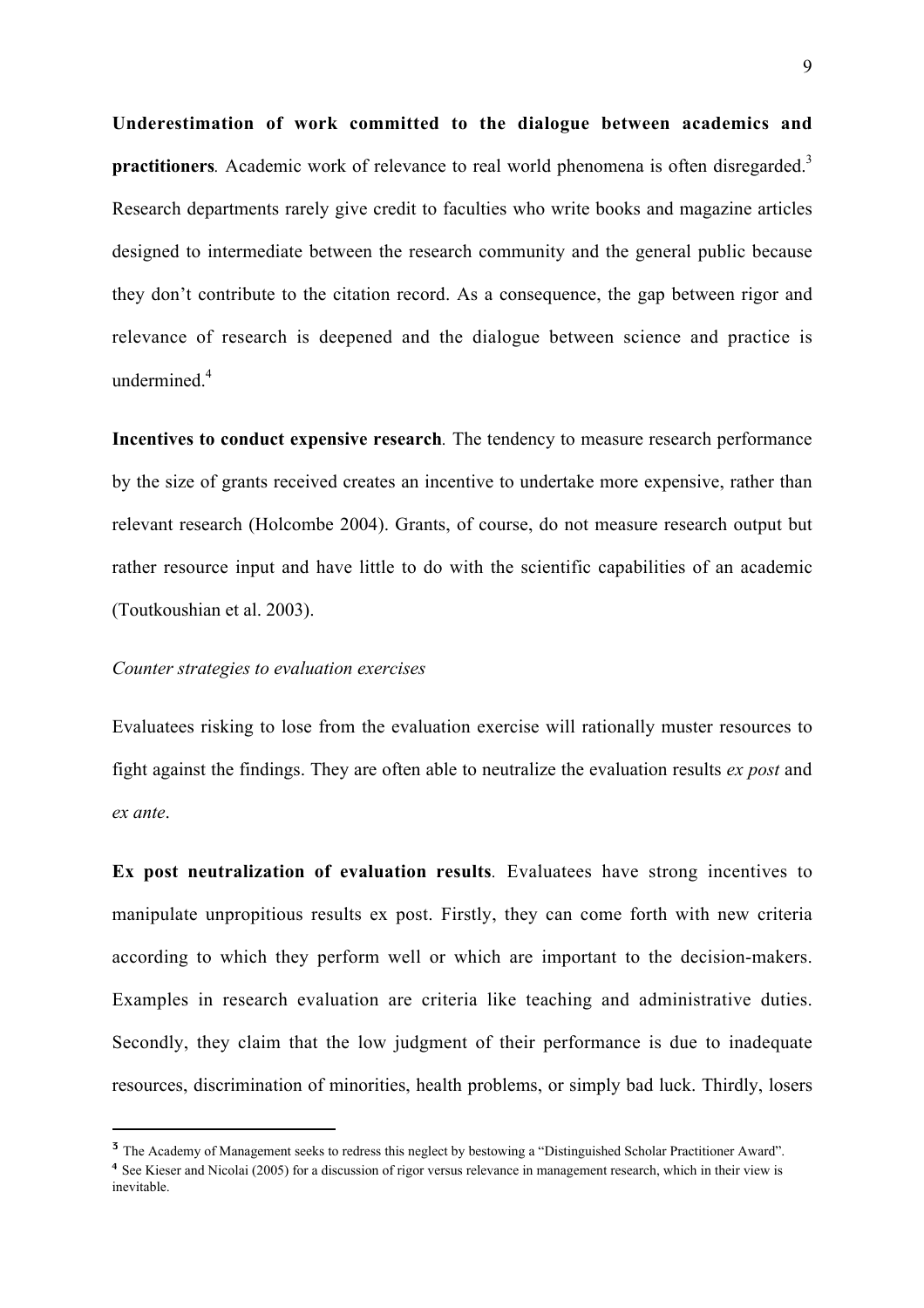refer to alternative ratings or rankings in which they fare better. It is well known that there are always such alternatives available. Inconsistent university rankings are a striking example.<sup>5</sup> All these arguments against the validity of a particular evaluation may be well taken or not; what matters is that they consume a large amount of attention, time, and effort, thus seriously distracting from research.

Ex ante manipulation of performance criteria*.* Less visible, though even more important, are strategic ex ante reactions of evaluatees intending to make forthcoming evaluations more favorable to themselves and their organization. There are many possibilities for such strategies that individually are rational but represent collectively unproductive and distorting rent-seeking. In political economy this effect is well known as "Goodhart's Law"(1975) or "Lucas Critique" (1976) and it has been empirically confirmed (e.g. Chrystal & Mizen 2003, Brück & Stephan 2006). At the micro level it is known that schools' evaluations can be manipulated by "teaching to the test", excluding bad pupils from tests (for empirical evidence in USA see Figlio & Getzler 2003), or putting lower quality students in special classes which are not included in the measurement sample (Corley & Gioia 2000). Scholars are encouraged to rank competing schools low to avoid the risk of lowering the rank of their school (Argenti 2000). Much has been written about managers who "cook the books" to raise their "pay for performance" (Bebchuk & Fried 2004; Frey & Osterloh 2005; Osterloh & Frey 2000, 2006; Foss et al. 2006, Harris & Bromiley, forthcoming). In scientific publishing such strategies are undertaken by authors, editors and referees wearing different hats as evaluatees (Lawrence 2003).

*Authors* raise their number of publications by dividing their research results to a "least publishable unit" (Weingart 2005:125), slicing them up as thin as salami and submitting them to different journals (Lawrence 2003: 259). Authors may also offer to include another scholar

 <sup>5</sup> For rankings of business schools and economic departments see e.g. Stake (1998), Dichev (1999), Thursby (2000).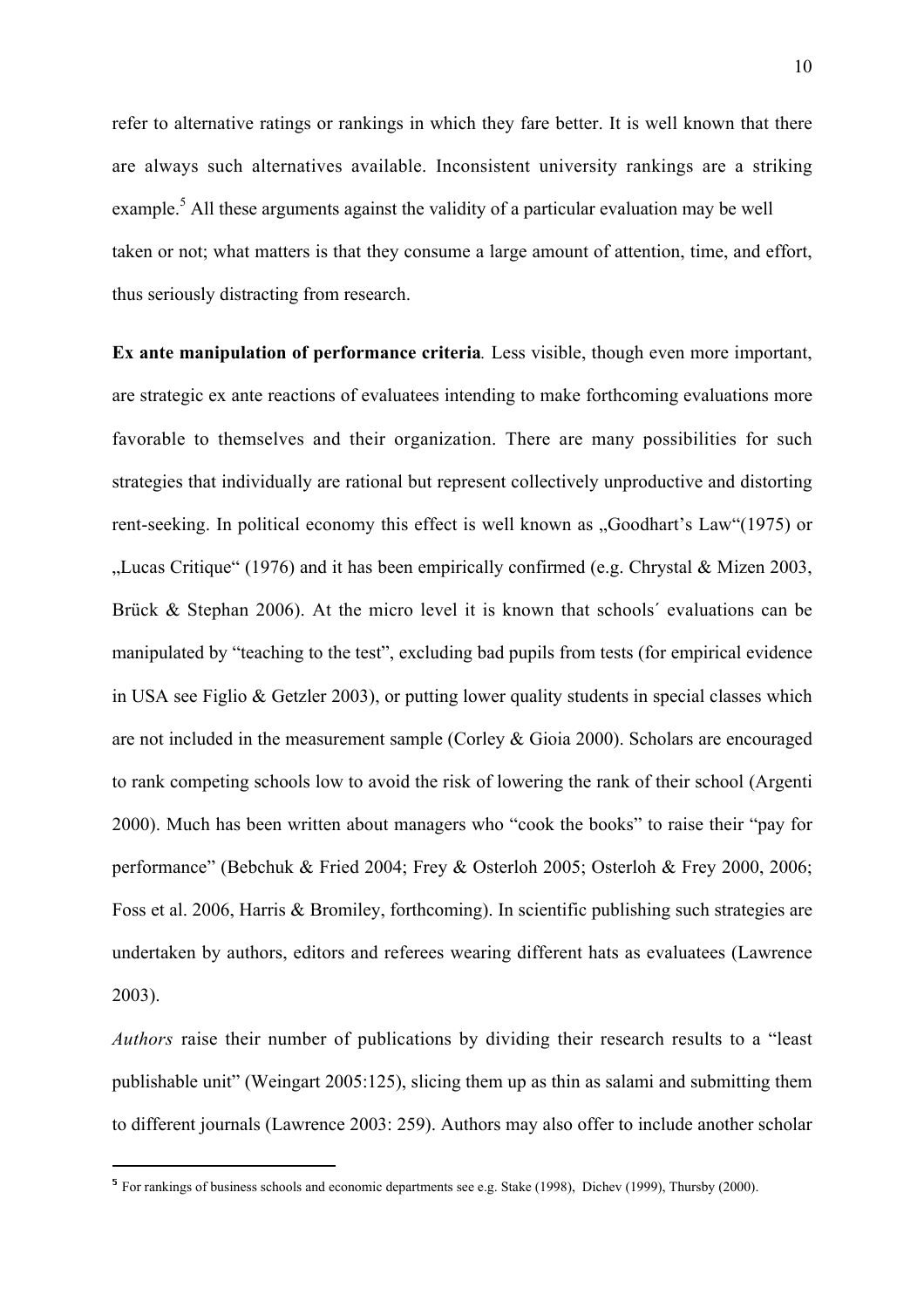among the authors in exchange for being put as co-authors on his or her paper. Time and energy is wasted by trying to influence editors by courting them e.g. by unnecessarily citing them. More serious are manipulations of data and results. Cheating seems to be a wide-spread misbehavior. In a questionnaire among 8,000 scientists in the United States about one third admitted behavior such as "cooking" research data, using the idea of others without appropriate reference, or failing to present data that contradict one`s own previous research (Martinson, Anderson & de Vries 2005). The change of publication practices in response to funding based on evaluations has been demonstrated in a study for Australia (Butler 2003). The mid-1990s saw a linking of the number of peer-reviewed publications to the funding of universities and individual scholars. The number of publications increased dramatically but the quality measured by citations decreased. As a result, Australia fell behind all OECD countries with respect to quality of research (Weingart 2005:126). Of course, the process does not stop there. When the evaluators realize that their evaluation is undermined by maximizing quantity and disregarding quality (as reflected in citations) they will introduce the number of citations as quality measure. When authors adjust to this measure by maximizing the number of citations (e.g. by using citation cartels), the next step is weighing citations by impact factors, whose validity in turn is subject to strong criticism (see e.g. Adam 2002). As a consequence, an endless process of more and more sophisticated but useless evaluations emerges. As a whole, "Success in the evaluation process can become a more significant target than success in research itself<sup>\*</sup> (Brook 2002: 176).

Some *editors* freely admit that they induce authors to cite as many publications in their journal as possible in order to raise their impact factor (Smith 1997, Garfield 1997). They also like to see themselves cited in the papers submitted.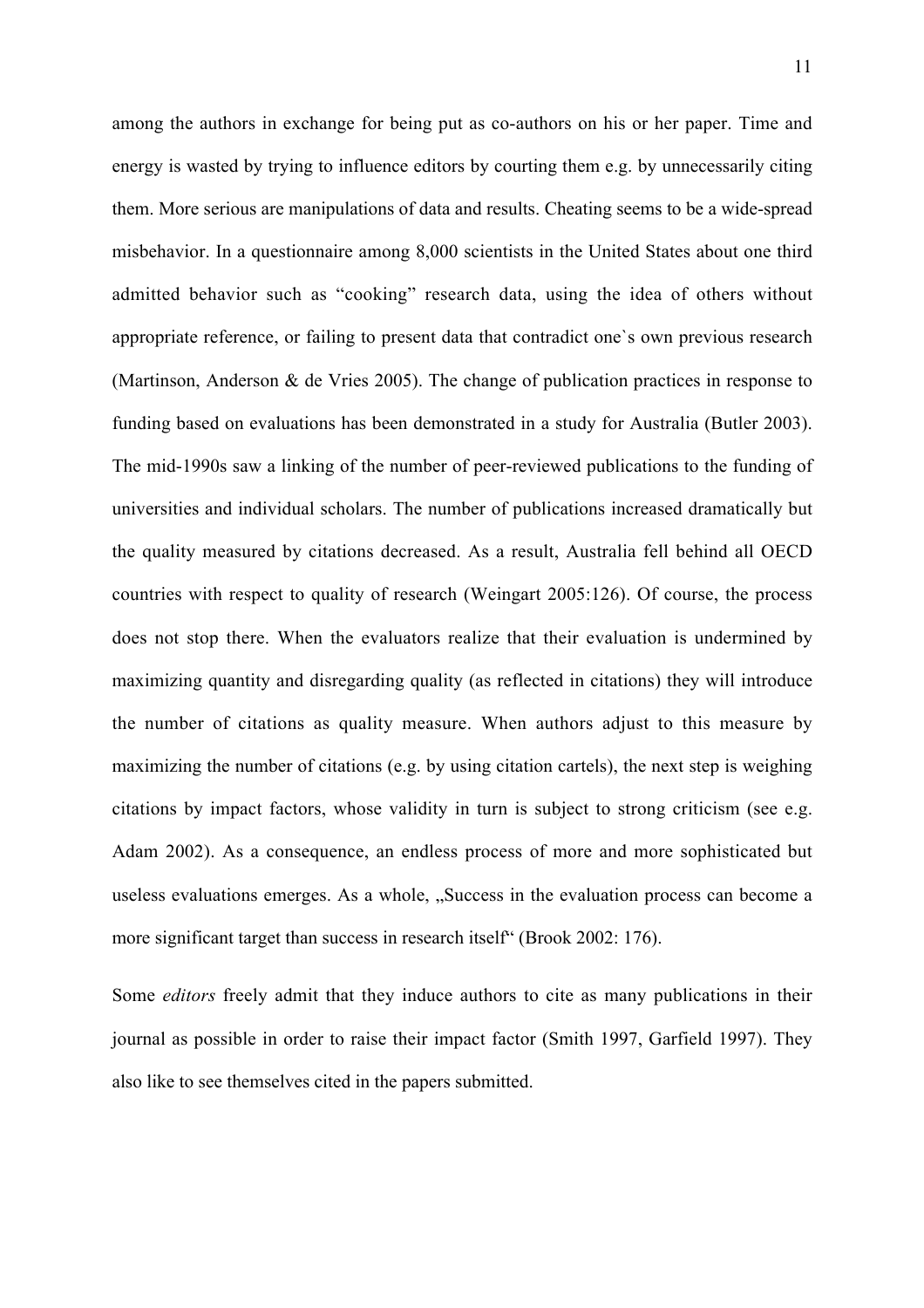*Referees* are prone to judge more favorably papers that approvingly cite their own work and tend to reject papers threatening their previous work (Lawrence 2003: 260).<sup>6</sup> Willingly or unwillingly referees induce authors to change their papers in order to secure acceptance. Bedeian (2003) finds evidence that not less than 25 percent of authors revised their manuscripts according to the suggestions of the referee though they knew that the change was incorrect. Frey (2003) calls this behavior "academic prostitution". It has often been lamented that referees steal ideas from the papers they evaluate. Similar strategic reactions occur in other peer review processes like evaluations of research projects or academic institutions, which are a major source of funding in all countries today.

If one considers the whole process including the reactions of authors, editors, and referees, the output evaluation exercise has gained a life of its own even among those who should be involved in the very content of the scholarly discussion. As a consequence, the institutionalized evaluation process might *not* improve the outcome but rather move competition to an area where the critical academic discourse is weakened and substituted by signaling through publishing in peer reviewed journals. The "quality stamp" given by peerreviewed journals induces scholars to cite research results without ever checking them. According to the study by Simkin and Roychowdhury (2003) on average only twenty percent of cited papers were ever read by the citing authors. As a result of these distortions a "ratrace" (Akerlof 1976) is taking place where competition does not lead to positive outcomes but rather leads to an inefficient use of scholarly resources. It intensifies and rewards those scholars engaging in collectively unproductive rent-seeking activities and distorts the working of, and undermines trust in the scholarly system. These costs normally are not taken into account when evaluation exercises are considered. Therefore, the usefulness of evaluations is highly questionable. Academia is moving towards the direction of a

 <sup>6</sup> Such problems of sabotage in tournaments have been extensively discussed in personnel economics see e.g. Lazear (1995).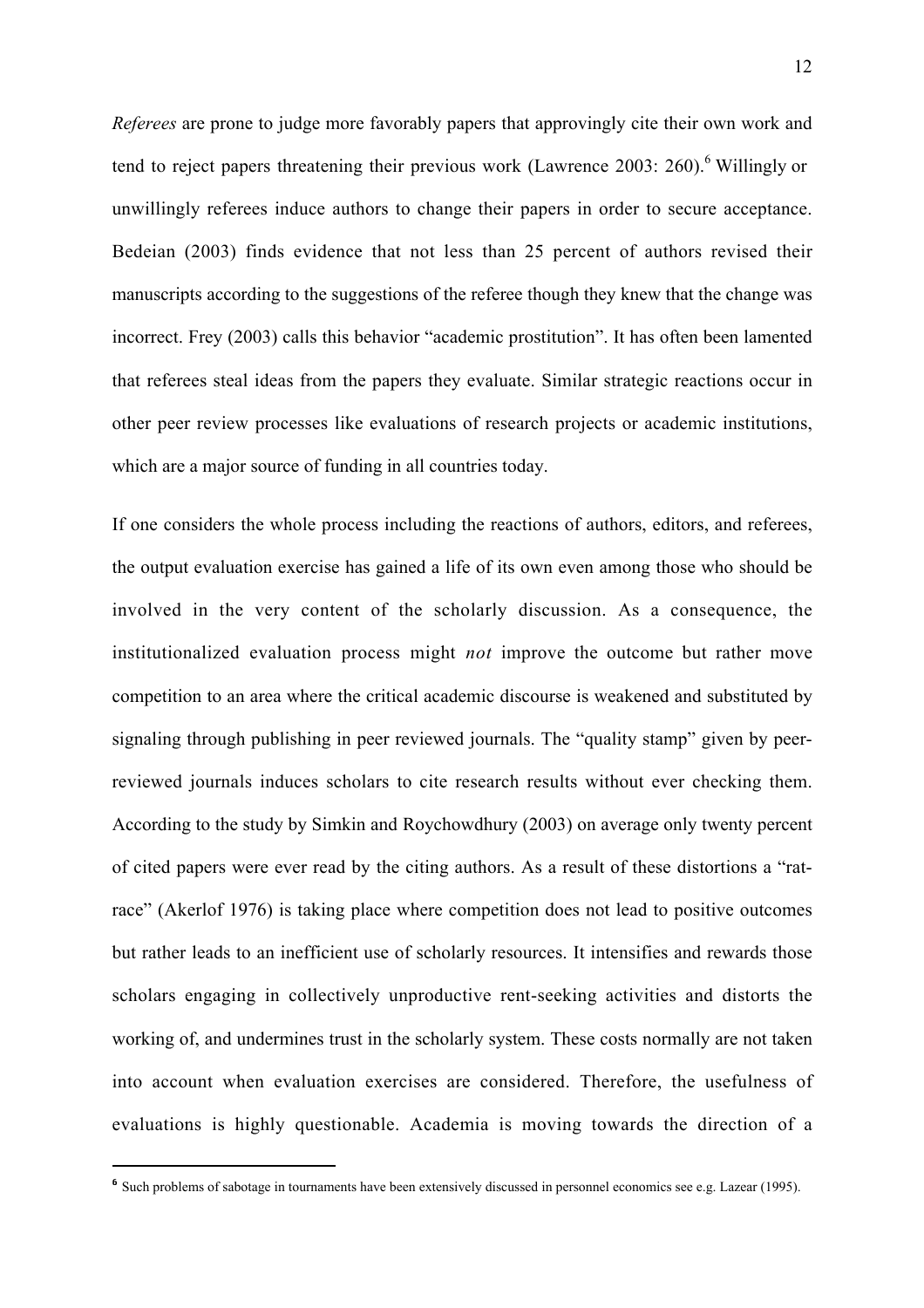bureaucratic planning system in which the formal evaluation system has become an independent entity exerting a new kind of censorship (Biagioli 2002). Instead of competition, the institutions of a planned economy are introduced.

This process is comparable to the introduction of benefit-costs analyses into political decision-making. In contrast to what has been claimed by its supporters, and expected by parliaments and other political decision-making bodies, the main effect was not to improve the decision-making process. Rather, the discussion moved towards a more abstract and formalized level. A negative consequence is that the ordinary citizens find it more difficult to participate in the deliberations because they are not able to use the language of costs-benefit analysis. The well organized groups, including public bureaucracy, benefit at the cost of ordinary citizens (see Self 1975). This is true not only in political decision-making, but also in the academic field: Users of research results are excluded from the evaluation process though it would be crucial to consider their views (Kieser 1998).

#### *Crowding-Out of Intrinsic Work Motivation*

The application of evaluation, in particular output evaluation, under known conditions has negative consequences on the intrinsic work motivation of evaluatees as well as evaluators (see Frey 1997; Osterloh & Frey 2000; Lindenberg 2001; Frey & Osterloh (eds.) 2002; Fehr & Gächter 2002; Bénabou & Tirole 2003; Weibel 2006; Falk & Kosfeld 2006). The crowding-out effect has been analyzed by psychologists and economists in hundreds of laboratory experiments. The most recent and extensive meta-studies are Deci, Koestner and Ryan (1999) and Cameron, Banko and Pierce (2001) as well as the econometric studies of real life events (Frey & Oberholzer 1997; Gneezy & Rustichini 2000; for a survey of the empirical evidence, see Frey & Jegen 2001). For simple tasks, this is of little consequence, but it is generally acknowledged that for qualified, innovative and artistic work, intrinsic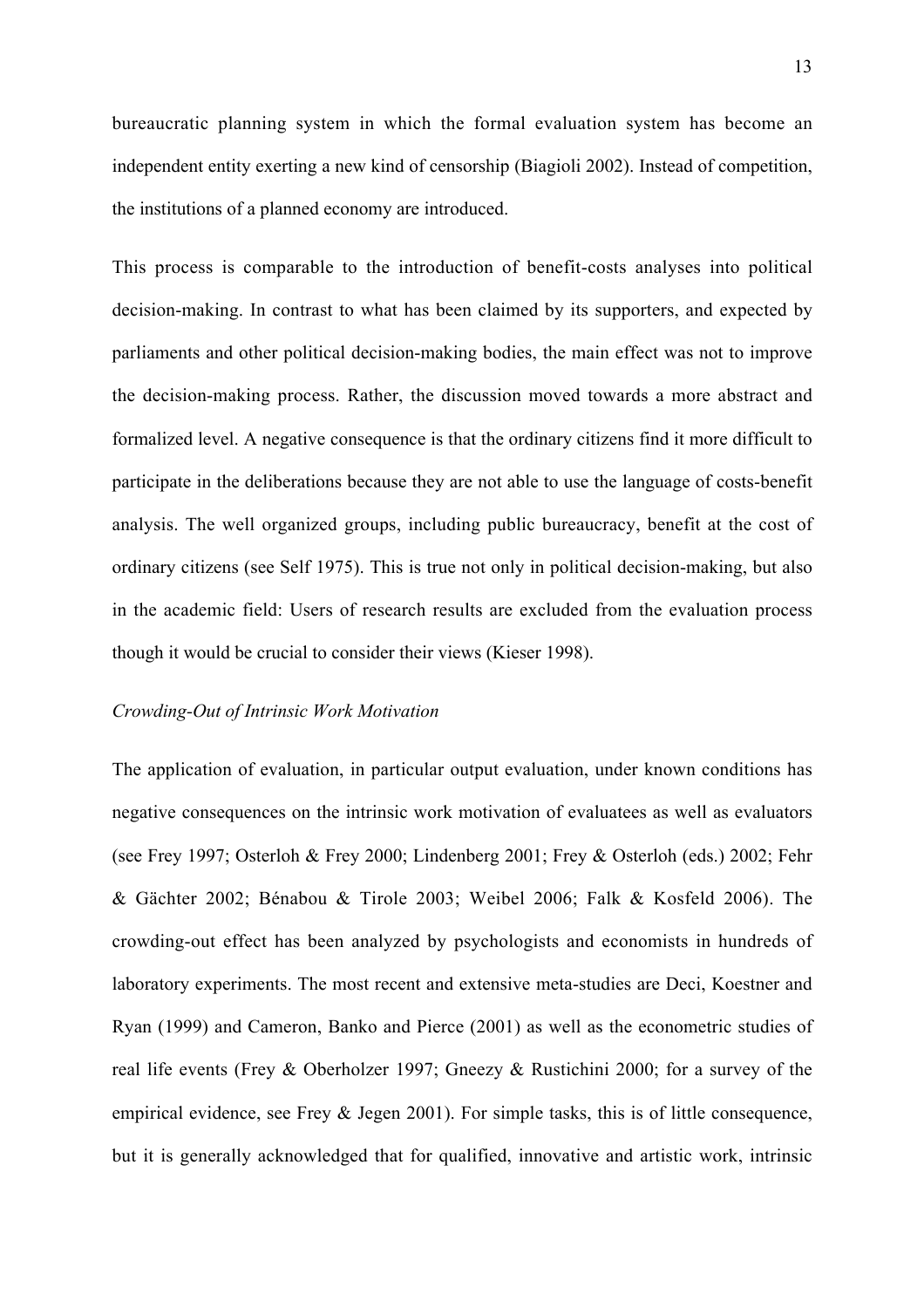incentives are of decisive importance (Osterloh 2007). This aspect has been almost totally neglected with respect to research evaluations.

An evaluation exercise has two undermining effects on the intrinsic motivation of researchers. The first is that researchers cannot pursue their intrinsic motivated research but rather must legitimize their research activity according to criteria appreciated by the evaluators. They are forced to find and state goals in line with the evaluators. The second undermining effect is brought about by the close connection between evaluation and monetary rewards. Intrinsically motivated scholars getting funds may shift their interest from the research itself to the money. This is known as the "overjustification effect" which substitutes internal by external incentives (Kruglanski et al. 1978) and thus may undermine creative research.

Performance evaluation does not necessarily have to undermine intrinsic work motivation for two reasons. Firstly, if the evaluation is perceived to be *supportive*, work morale tends to be enhanced. The same occurs if the evaluatees enjoy being the center of attention of the evaluators (the so-called "Hawthorne Effect"). The two conditions are likely to be obtained when performance evaluation is newly introduced. But once it has become a continual exercise, it increasingly tends to be perceived as controlling, crowding out intrinsic work motivation. Secondly, performance evaluation may increase work effort if the crowding out effect is overcompensated by the relative price effect (Gneezy & Rustichini 2000). In the extreme case, if intrinsic motivation is totally crowded out by evaluation exercises, research can only be induced by further monetary incentives. But it is doubtful whether innovative research can therewith be achieved (Amabile 1996, 1998). Evaluations are moreover taken as signaling a loss of trust in the evaluatees, tending to erode professional ethical norms (Kieser 1998).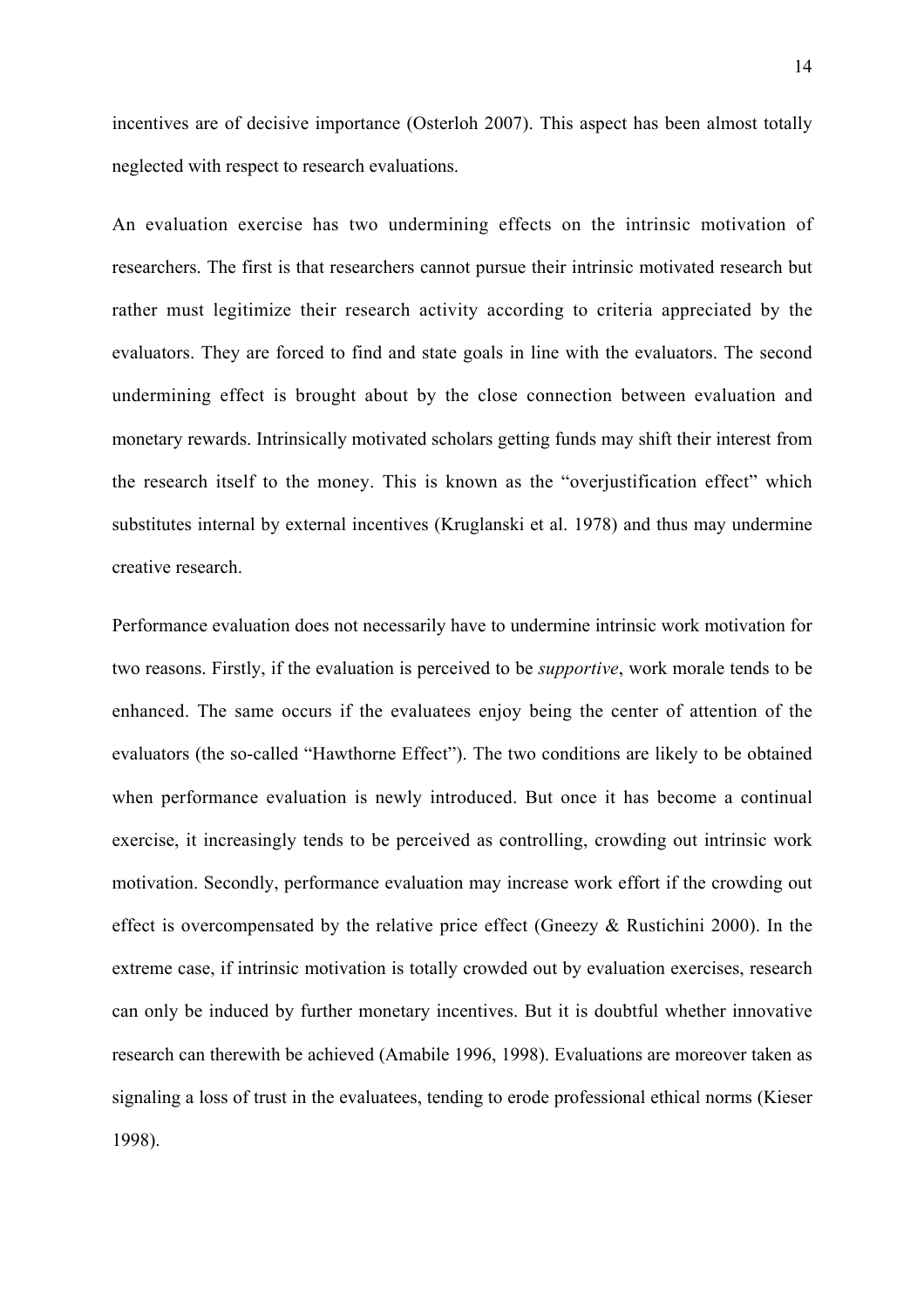Evaluation exercises may also negatively affect the intrinsic motivation of evaluators. In many cases (e.g. in the approach pursued by of the Royal Netherlands Academy of Arts and Sciences 2005) the evaluators are put into a straightjacket of formalized procedures leaving little or no room for aspects considered important from the personal point of view. They have to perform within a bureaucratic formal output evaluation system. In such an environment evaluators have no scope to act in a role of participants in an intellectual discourse, which often was the reason to engage in a particular evaluation process.

## Lock-in Effects

Once an evaluation system is in place in a particular organization even those members who are aware of the hidden costs and questionable benefits are rational not to oppose it. If they would, they are easily accused of being afraid of the consequences. Therefore, it is a better strategy to go along, understand the rules and play the game. As a consequence it appears that most, if not all members of the organization evaluation exercises accept the evaluation imposed, though in fact they are only resigned because they see no other option.

Evaluators are also locked into the system. Scholars are invited to participate in evaluation exercises often because they have a personal or professional relationship to the persons or institutions to be evaluated. Once they have agreed, they have little or no incentive to oppose the bureaucratic procedures involved. They therewith become part of a quasi-socialist planning system, supporting its further existence.

Because both evaluatees and evaluators are locked into the system, formal evaluations are expected to persist for a considerable time.

## QUESTIONABLE BENEFITS OF EVALUATIONS

Performance evaluations are often of little or no use for three quite different reasons.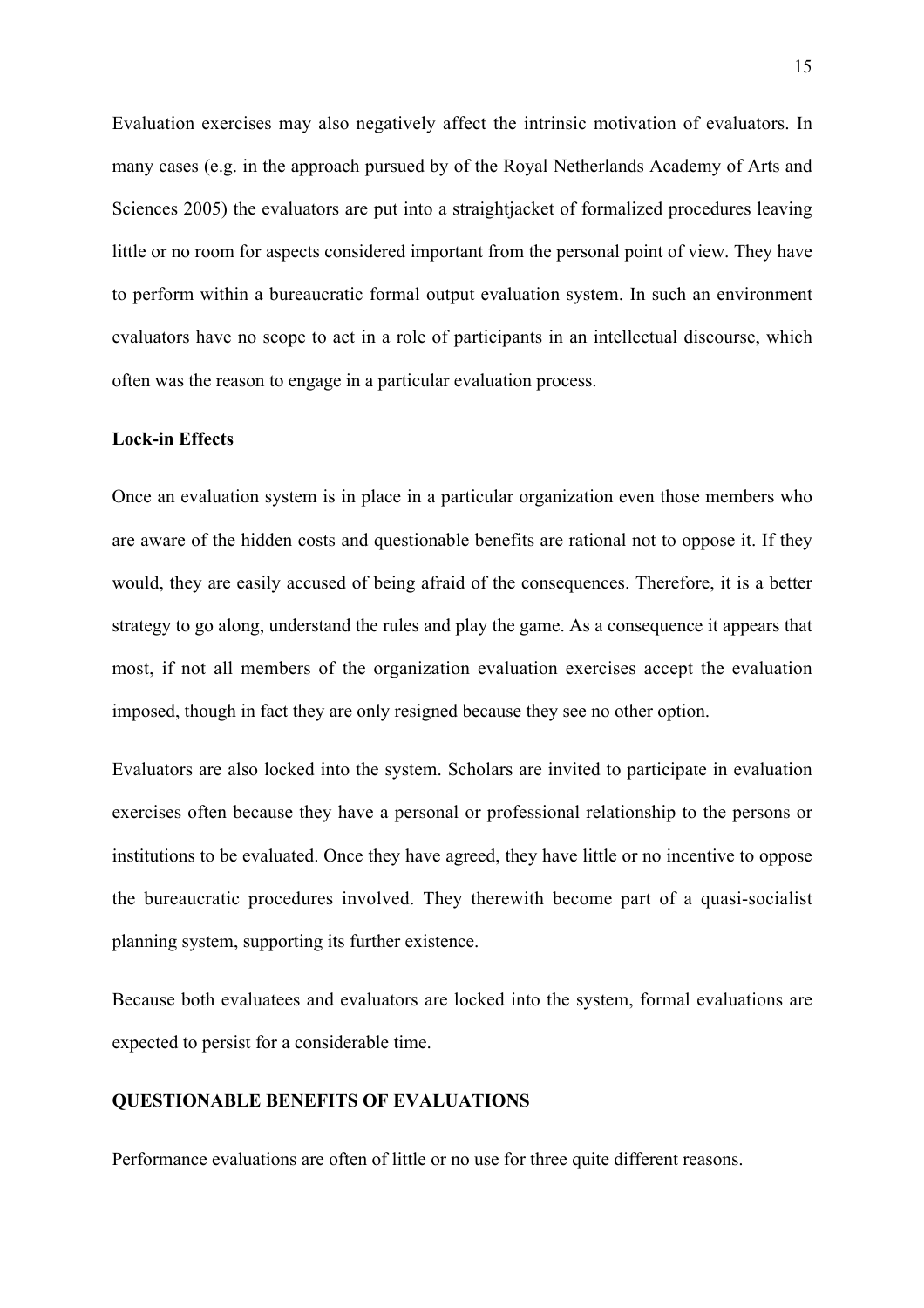#### Redundant or Contestable Information Provided

In many cases information provided by evaluations is used only to bolster political decisions already made beforehand (Mittelstrass 2000). These decisions are mostly based on obvious criteria. In the case of a formal evaluation of particular individuals, substantial decisions (in particular promoting a person to an important new position or, in contrast, firing him or her) will only be taken if the evidence seems to be clear – and in the majority of the cases this is quite well known *before* the formal evaluation has been undertaken. The decision makers are often able to see well whether a person performs above or below average, according to the established criteria.<sup>7</sup> The same holds for the evaluation of projects and institutions. In that case also, the formal evaluation at best serves to support what already seems to be clear.

However, in some cases, new information is provided by the result of output evaluations – but such additional information rarely leads to changes in decisions. When the evaluation produces surprising information about performance, it is easy to put it into doubt or to manipulate it at will (e.g. by changing the weight of the various components in the evaluation). For example, there have been many evaluations of possible sites for nuclear refuse deposits. There have virtually been hundreds of studies costing millions and even billions of dollars and euros but in almost no case a clear decision could be reached on the basis of that method (e.g. the discussion on the Yucca Mountain in the US, see Portney 1991, Rabe 1994, Easterling & Kunreuther 1995).

#### Information Irrelevant for Decision-making

An evaluation should capture the *marginal effect on performance of additional resources.* How would performance change if an institution or a researcher could dispose over more or less means? This question is difficult to answer because it depends on a large number of

 <sup>7</sup> Nevertheless they often fail in assessing the performance of individuals, see Latham et al. 2005.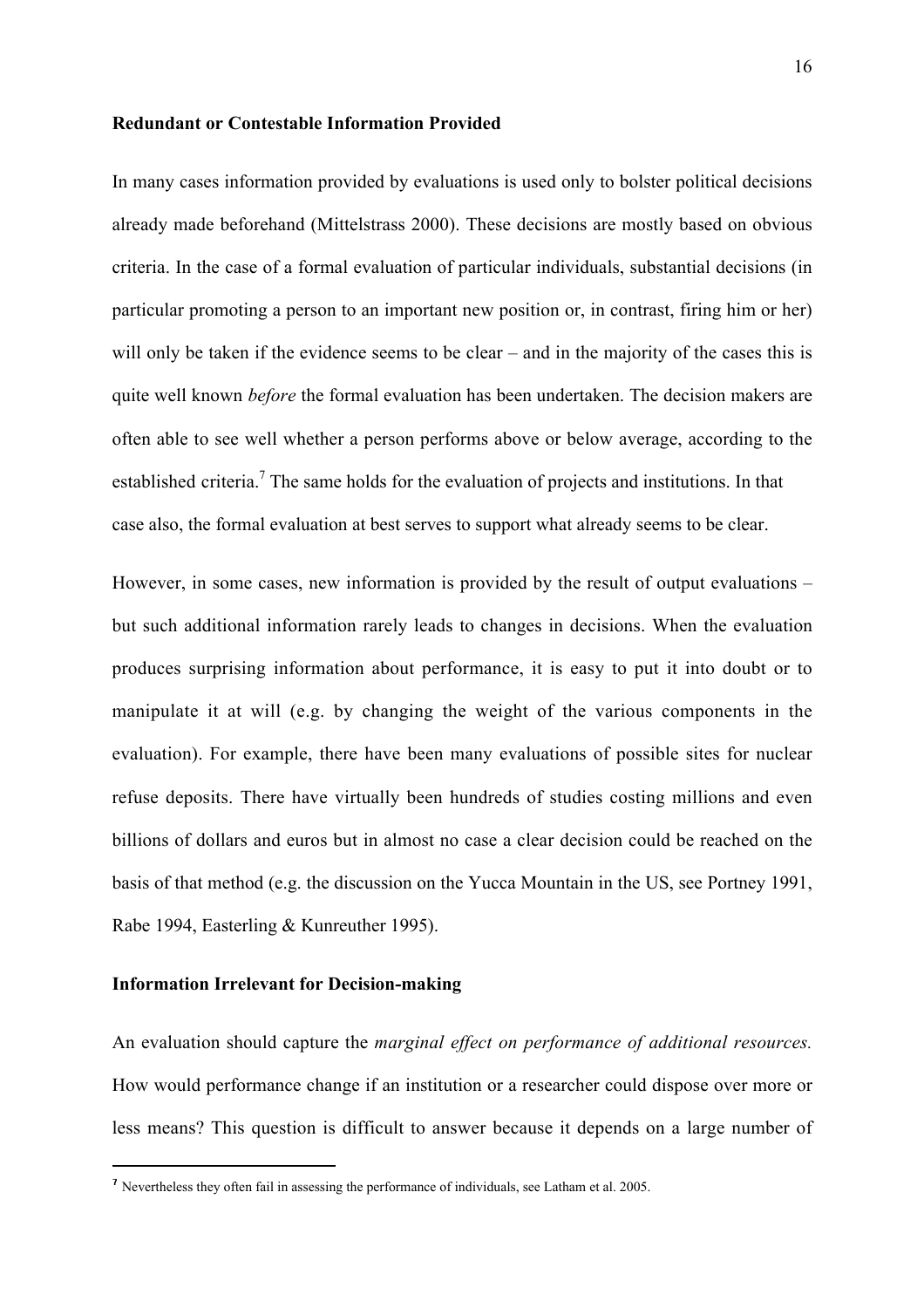conditions. An evaluation considering *marginal performance effects* is much more costly to undertake than the evaluations considering absolute performance levels. Hence, the balance between the benefits and costs of evaluations is worsened. Accordingly, the consequence of a positive or a negative evaluation of a person or institution remains unclear. Should the resources available to the institutions and researchers evaluated as "bad" be reduced? Or should they be given *additional* means so that they can improve the quality of their research? Should the resources available to those evaluated as "good" or "excellent" be kept constant (or even be reduced) because they prove to be successful? These questions suggest that the result of an evaluation based on performance *levels* leaves an essential aspect unanswered.

#### Rankings Lose Importance

The internet has fundamentally modified the production process taking place in research institutions as well as in knowledge production in general. A thoroughly conducted study by Kim, Morse and Zingales (2006) reveals that the position of top universities leading to the Matthew Effect loses importance.<sup>8</sup> While in the 1970s residence in an elite university had a sizeable impact on individual research productivity (measured by impact equivalent pages per year), in the 1990s this effect disappeared. Also the percentage of co-authored papers with scholars of non-elite universities doubled. It follows that the externality of having better local research colleagues declines because it is easier to collaborate by internet with researchers located at any other university.

## ALTERNATIVES TO FORMAL OUTPUT EVALUATIONS

The much disregarded hidden costs and underperformance of currently practiced output evaluations would matter little if there were no alternatives. Indeed, it has often been claimed that no reasonable alternatives exist (e.g. Royal Netherlands Academy of Arts and Sciences

<sup>&</sup>lt;sup>8</sup> Medoff (2006) finds that the Matthew Effect applies to the Universities of Harvard and Chicago, only.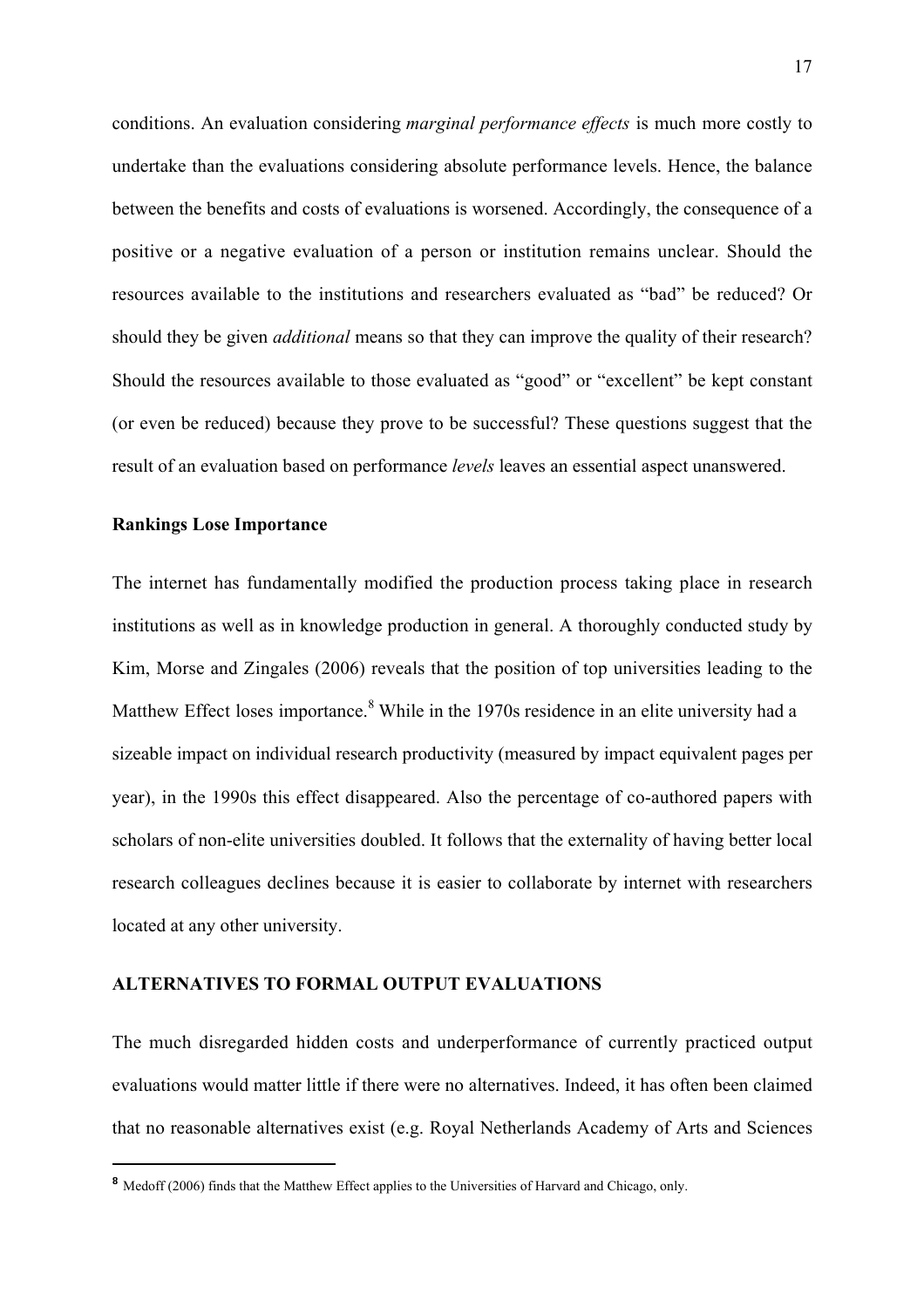2005). But there *are* superior alternatives. In the following, three alternatives to retrospective output evaluations are discussed: Process control, input control, and a combination of process and input control.

We draw on insights from managerial control theory (e.g. Thompson 1967; Ouchi 1977, 1979; Eisenhardt 1985) which differentiates between output control, process control and input control. A major result of that theory is that the kind of evaluation or control system must fit the characteristics of the knowledge available to the evaluator (Turner & Makhija 2006). These characteristics are defined on the one hand by "knowledge of measurability and attributability of outputs". On the other hand, they are defined by "knowledge of cause/effect relations" (Thompson 1967) or "knowledge of the transformation process" (Ouchi 1979). The relationships between control forms and knowledge available to the evaluator are summarized in Figure 1 and discussed below. It is important to keep in mind that all organizations, including research organizations, employ a combination of control types, though with different emphasis.

We concentrate on process control and input control (cell 2 and 3). We do not discuss cell 4, because it is quite clear that activities that can be controlled by outputs *and*/*or* well defined processes characterize simple tasks apart from research. To make clear why output control of research (cell 1) should be avoided, we start with comments on cell 1 from the point of view of managerial control theory.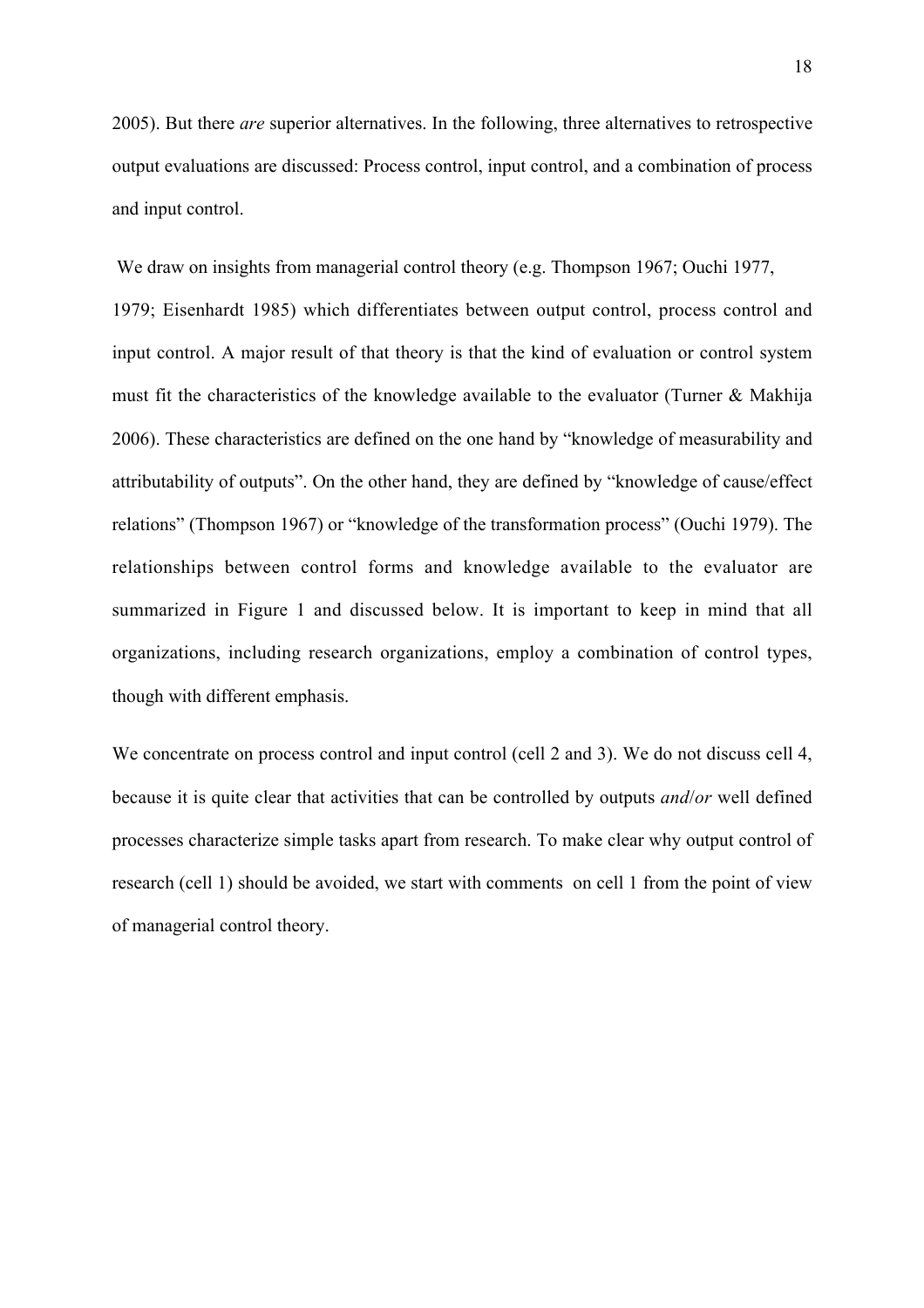## Insert Figure 1 about here

-----------------------------------------------------

----------------------------------------------------

*Output control* (cell 1) is based on well-defined indicators, which is the essence of output evaluations and in particular rankings. Examples for such indicators in research are e.g. the number of published articles in refereed journals or citations. Since output controls do not specify the processes or cause-effect relations that produce these outputs, such a control type is most appropriate when process or cause-effect relations are difficult to specify as long as the outputs are measurable. Output controls are attractive to non-experts, like politicians, journalists, and bureaucrats. This is the reason why newspapers love output controls in the form of rankings, because rankings seem to provide easy to understand quality signals. Moreover, this kind of control gives the controlled person or institution a certain measure of discretion how to reach certain goals or sub-goals, which has been discussed intensely in the "management by objectives" approach (e.g. Lawler & Rhode 1976) and in the literature about modularization (e.g. Baldwin & Clark 2000; Fleming & Sorenson 2001; Langlois 2002).

However, there are some preconditions of output control which are lacking in the case of research. *Firstly,* the knowledge relating to the output must be stable and not subject to change (Snell 1992). In research, desired outputs are ambiguous and the criteria of what constitutes good research are changing, in particular when radical innovations (Christensen & Bower 1996) or paradigm shifts (Kuhn 1962) are concerned. In these cases, the usefulness of established knowledge and of well-defined indicators is put into question. *Secondly,* outputs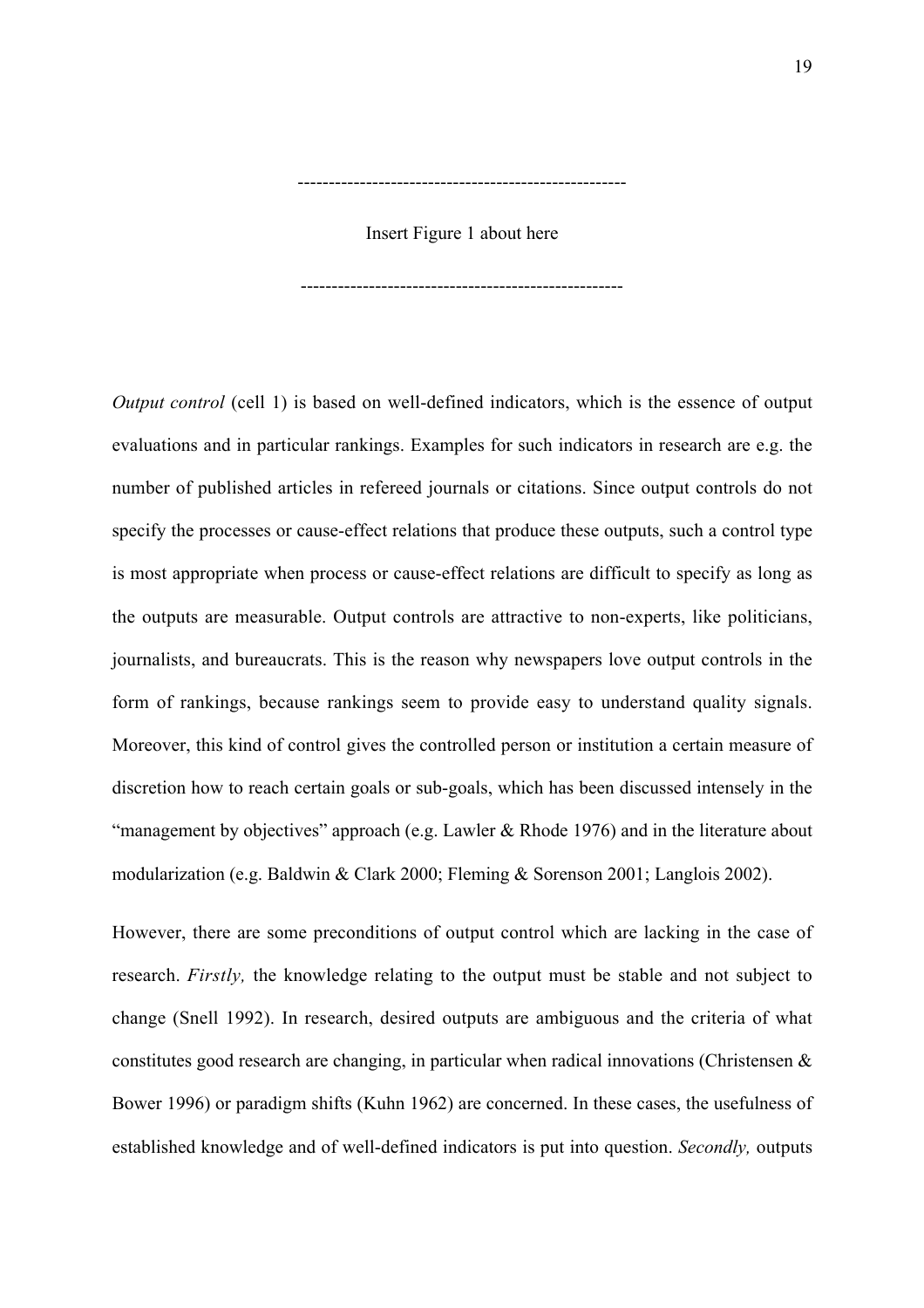must be observable and attributable (Eisenhardt 1985). Today's research is characterized by intensive pooled interdependencies between the various scholars involved in a research enterprise and therefore often lacks attributability to particular scholars and even institutions. As a consequence, research quality cannot well be captured by output-oriented evaluations like e.g. rankings.<sup>9</sup> If they are nevertheless applied, multi-task problems will emerge which distort incentives (as discussed above) and lead to risk-adverse and imitative behavior (Ouchi  $1977$ ).<sup>10</sup>

Fortunately, according to managerial control theory there exist adequate alternatives to output controls, namely process and input control or a combination of both.

#### Process control: Interactive and supportive coaching

As output control, and therefore formal output evaluations, do not work well in the field of research, process control may present a useful alternative (cell 2). The preconditions are that evaluators (a) have the appropriate knowledge of cause/effect relations or of the transformation process of inputs into outputs and (b) have a shared understanding of the rules obtained. This is often the case in academic peer reviews. Peer reviews are useful to make sure that well established standards of research methodology are met. However, as argued above, peer reviews have major shortcomings when unorthodox contributions are to be evaluated. As a consequence, process control works well only in the case of "normal science" (Kuhn 1962) or incremental innovations.<sup>11</sup> Normal science exploits potentials of established knowledge and introduces relatively little changes to it. Applying process control to radical innovations or to paradigmatic shifts has major shortcomings, because there is little

 <sup>9</sup> At best, one could argue for a variety of rankings with diverse criteria to make clear that no single ranking can meet the requirements of scholarly work, see Gioia and Corley (2002: 118).

<sup>&</sup>lt;sup>10</sup> But see Cardinal (2001). She finds that output control enhances radical innovation in the pharmaceutical industry. But the dependent variable – FDA approvals - might not well serve as an indicator of radical innovation, and might be subdue to the multiple task effect itself. <sup>11</sup> It should be noted that sometimes there are conflicting logics between science and innovation in industry, see Gittelman and Kogut (2003).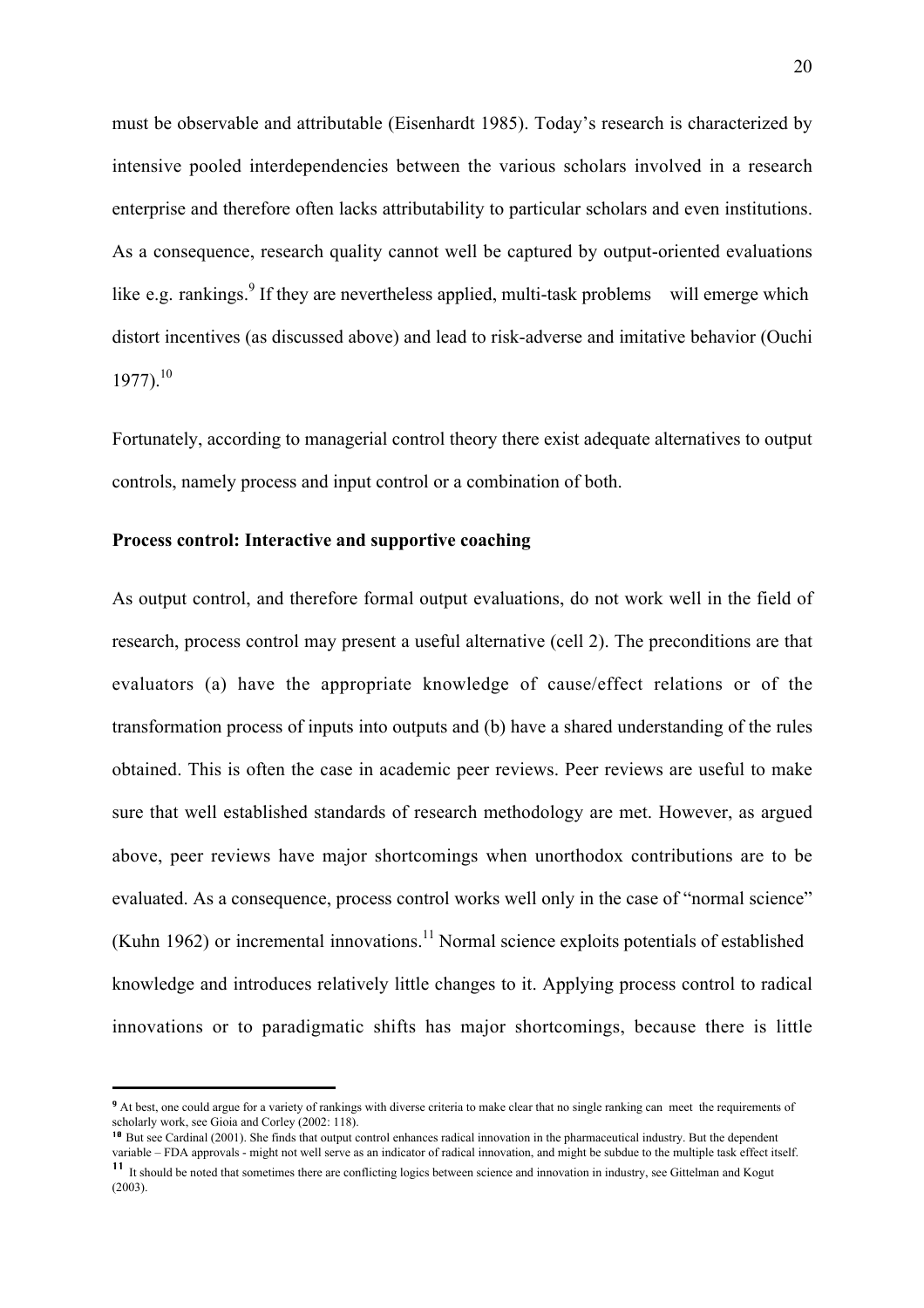agreement about which criteria are applicable and which are not. In these cases, process control or peer evaluation can only be used if it takes the form of an interactive research process between evaluator and evaluatee in which new criteria are jointly developed. However, in this case the roles of evaluator and evaluatee are intermingled. The evaluator is no longer an external, independent outsider but is inevitably involved as a contributor to the research itself. The danger arises that he or she is no longer a person evaluating from a neutral point of view.

## Input control: Careful Selection and Training as Alternative

Neither *output control* nor *process control* work sufficiently when measurability and attributability of outputs is not given *and* the external evaluators´ knowledge of the transformation process is limited. This is the case in most knowledge work and in particular in basic research endeavors. In these cases, *input control* in the form of careful selection and training is central (cell 3). In managerial control theory this type of control is also called "clan control" (Ouchi 1979). Selection and socialization has to make sure that candidates become members of a community in which aligned norms and values are internalized and are part of their intrinsic motivation. Input control represents prospective controls, regulates antecedent conditions of performance and manages potentials (Snell 1992). This is of particular importance for knowledge work, as social relationships matter for knowledge creation, retention, and transfer (Kogut & Zander 1996; Duncan et al. 2002; Argote, McEvily & Reagans 2003; Nickerson & Zenger 2004, Bedeian 2004b).<sup>12</sup> If input control is successful, mutual tolerance for ambiguity is possible, which is important in production processes where output measurement is questionable *and* procedural rules are unclear. This makes input

<sup>&</sup>lt;sup>12</sup> But see Nooteboom (2000) for a discussion of the problem of optimal cognitive distance and cognitive proximity in knowledge production.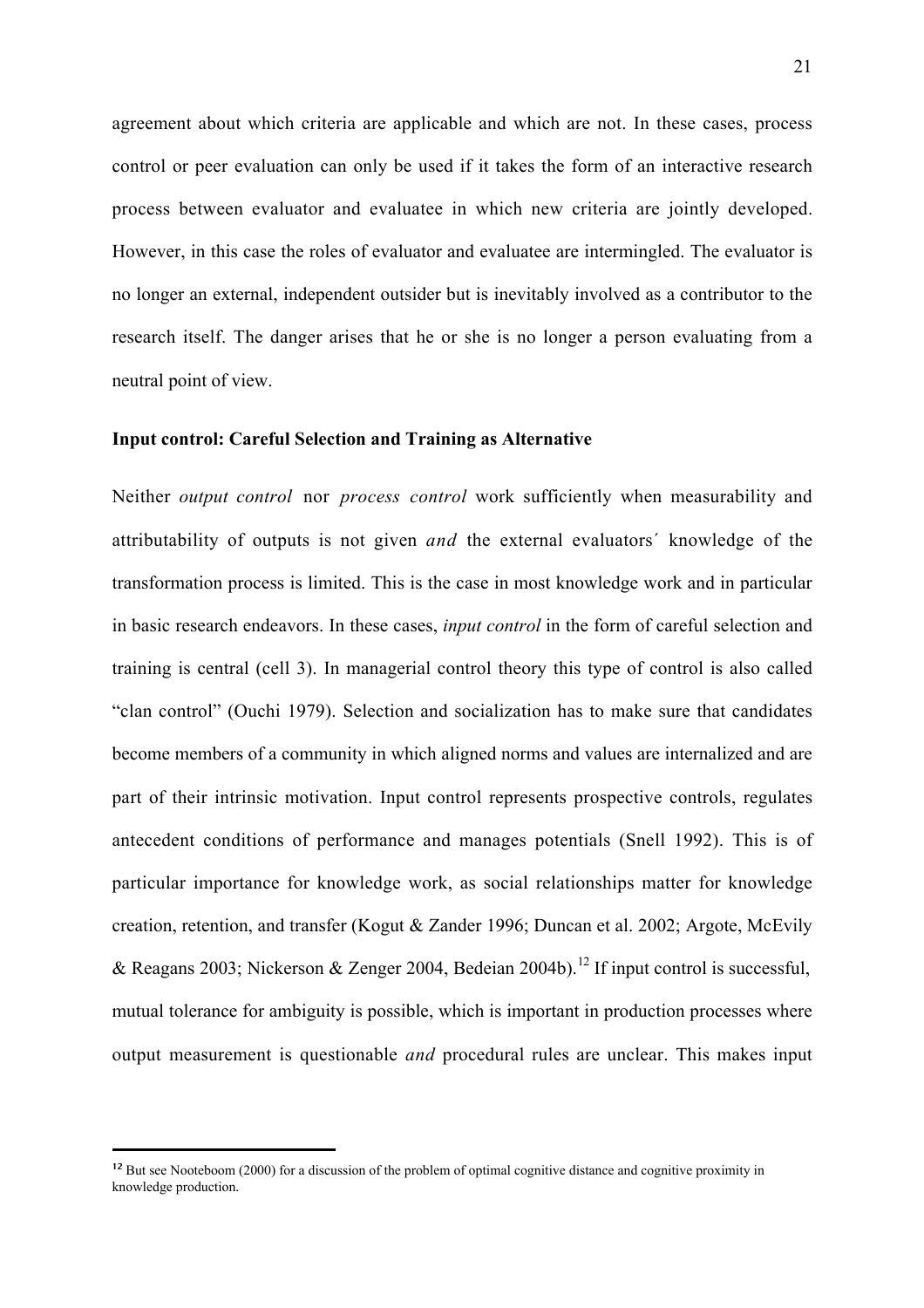control the main form of control for all kinds of knowledge work, in particular for basic research.

The strategy is to use resources to find the persons best suited for a job and to consider how he or she is likely to perform *in the future* - and then to have trust that he or she will indeed perform well. Thus, after a careful selection and training one has to abstain from external evaluations in terms of output and to some extent also in terms of process control. Such a control approach to scientific research was emphasized by the famous President of Harvard University James Bryan Conant (Renn 2002):

"There is only one proved method of assisting the advancement of pure" science – that is picking men of genius, backing them heavily, and leaving them to direct themselves." (Letter to the New York Times, 13. August 1945).

This view is still part of the "Principles Governing Research at Harvard", stating: $13$ 

", The primary means for controlling the quality of scholarly activities of this Faculty is through the rigorous academic standards applied in selection of its members"

Input control as main control form does not apply to the whole academic career. During the socialization and selection process much process control and some output control must take place. They have to ensure that the candidate knows the rules of scholarly work, meets the established standards of research methods, is performing in an efficient way, and has sufficient intrinsic motivation to work on its own. These criteria serve as basis of trust in the ability, willingness and creativity of a researcher and are the preconditions to meet

 <sup>13</sup> See http://www.fas.harvard.edu/research/greybook/principles.html.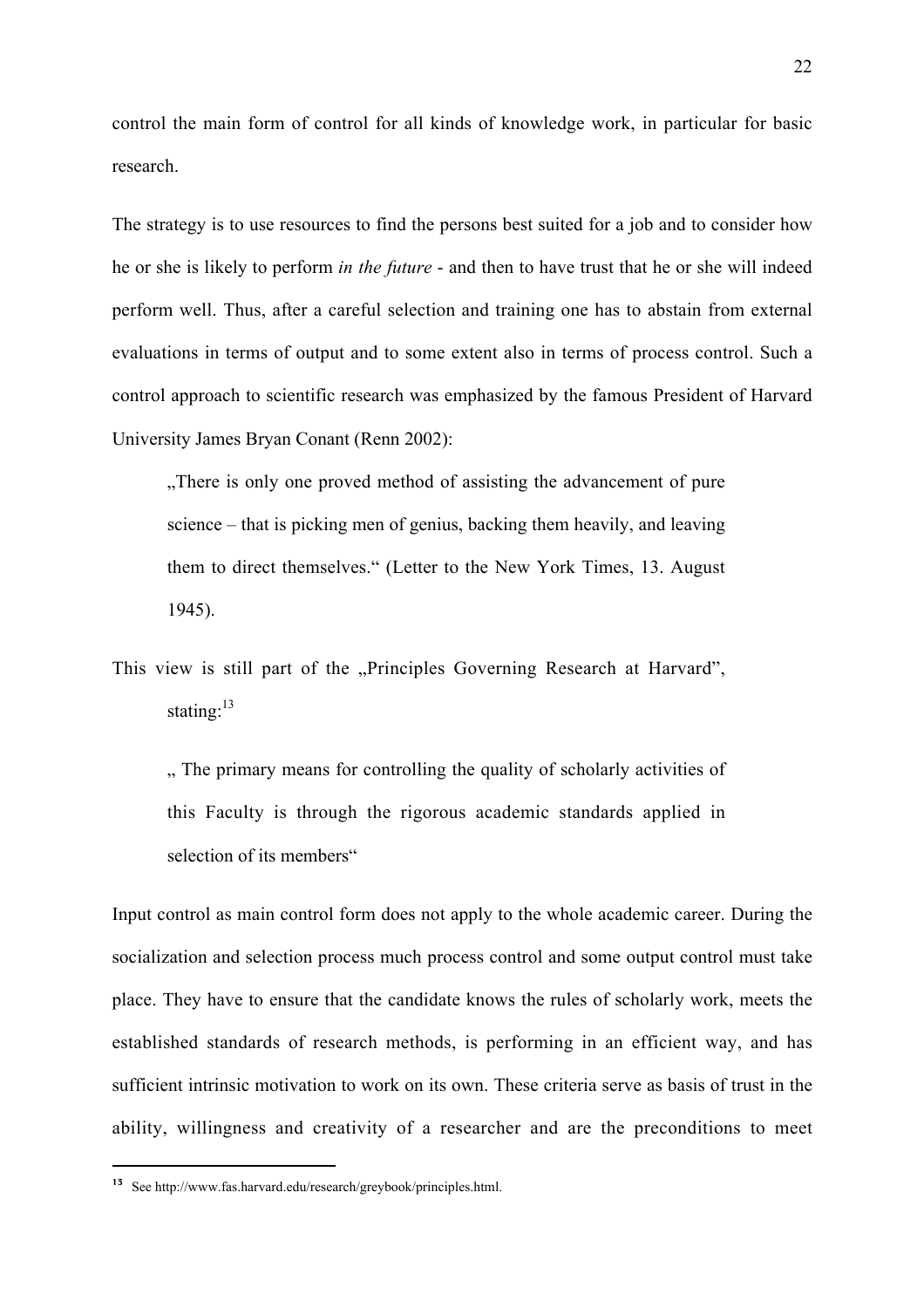ambiguous tasks. But it makes a great difference being submitted to process and output control during a whole life than being submitted to it during a certain, clearly delineated phase knowing that the appointment will imply a wide extent of autonomy and selfdetermination.

The avoidance of output and process control after the appointment as a full professor is likely to lead *some* researchers not to perform after having been appointed. But this is the necessary price to pay for the most able and innovative scholars to flourish.

Selection and socialization processes combined with essentially putting faith in the persons chosen have been used with much success in many areas in society. It suffices to indicate three cases pertaining to some of the most important functions accorded to in society:

- (1) In most countries committed to the rule of law high judges after having been appointed are not subjected to any sort of ex post formal evaluation process. This applies to chief judges in the United States, or the federal judges in Germany and in Switzerland. In many countries, the highest judges are elected for life, and thus are not even subject to a reelection constraint.
- (2) The presidents and other top members of Central Banks are selected, and their performance is not evaluated by any sort of ex post evaluation. Often, they are elected for rather long periods.
- (3)University professors were appointed for life, and not submitted to formal ex post evaluations, in countries such as Germany, Austria and the United Kingdom when they were the leading centers of scientific research (Gillies 2005a).

In all three cases, the selection and socialization process is expected to be so careful that once it is taken one can trust that the persons selected have sufficient intrinsic motivation to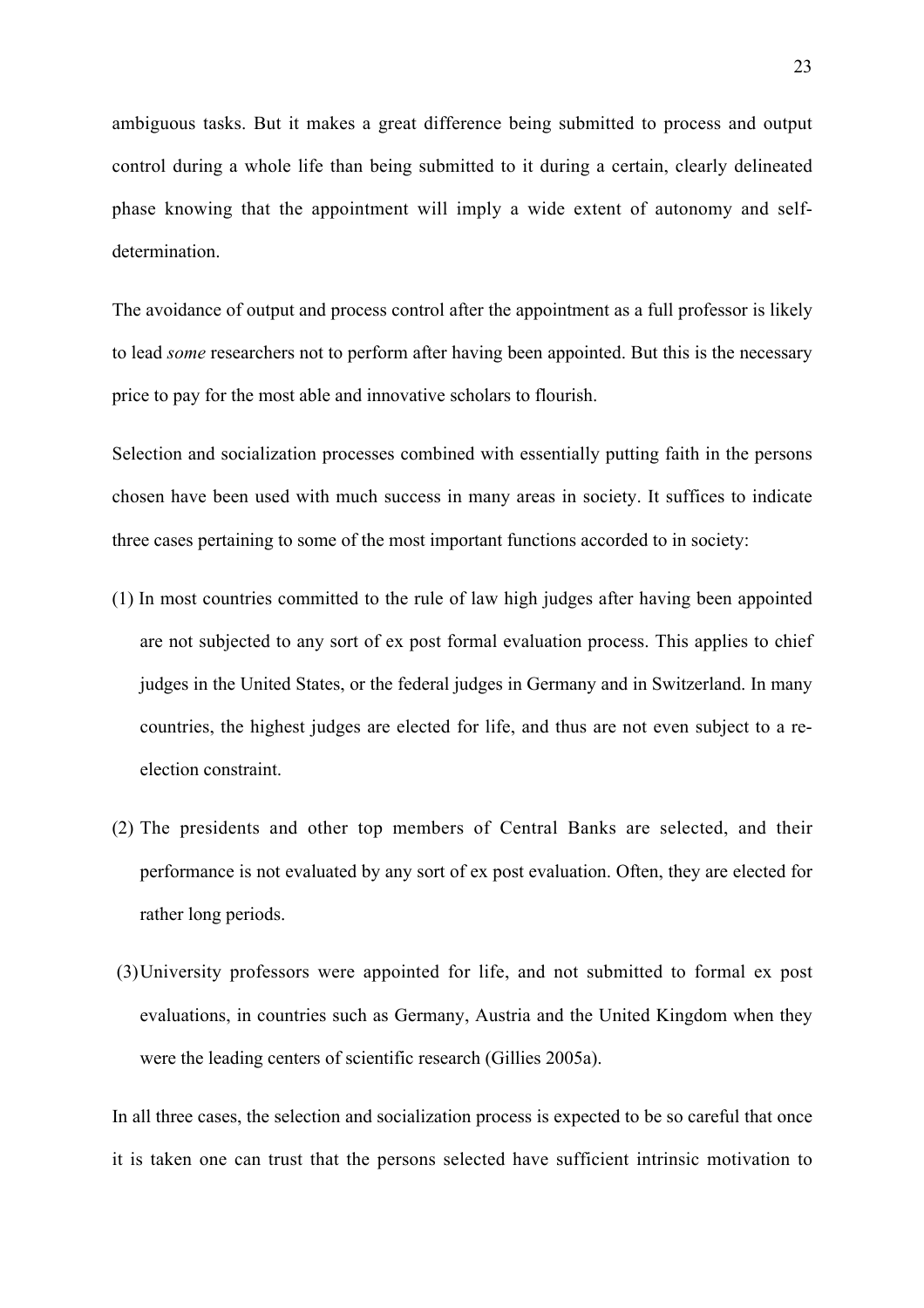perform well. For high judges and top members of central banks this principle has remained intact. In contrast, for universities this principle has recently been undermined. Notwithstanding, it is crucial for research and radical innovations because of three reasons: *Firstly*, individuals as well as institutions are not induced to only focus on easily measurable dimensions of their task and to disregard tasks difficult to identify and measure. The distorting effects of multi-tasking and rat races are evaded. *Secondly*, the process of selection does not induce crowding out of intrinsic work motivation because the affected persons do not perceive it as controlling. As long as the selection process is considered to be procedurally fair (see Lind & Tyler 1988; Frey & Stutzer 2001 for empirical evidence on procedural utility) their intrinsic motivation tends to be raised rather than lowered (Osterloh & Weibel 2006). This effect occurs for the persons chosen, but less so for the persons not selected. Institutions are therefore well advised to apply the "up or out" rule. This selection rule makes sense in cases where intrinsic motivation is crucial and when the not selected persons are expected to have a lower work morale.<sup>14</sup>

## Combination of input and process control

Input and process control may usefully be combined when institutions, not persons, are to be evaluated. The selection process and the autonomy of researchers being selected and appointed constitute the essential condition for scholarly work. The process control of institutions therefore must ensure, *firstly,* that the selection process meets the requirements discussed above, namely a rigorous evaluation of the potential candidates, and, *secondly,* that they are granted as much autonomy as possible once appointed.<sup>15</sup> Indeed, some highly

<sup>&</sup>lt;sup>14</sup> This explanation for the "up or out" rule differs from the explanation in orthodox economics (e.g. Milgrom & Roberts 1992: 379-382). In this literature "up or out" is understood as an instrument to overcome opportunism of decision makers and potential partners when performance is not contractable.

<sup>&</sup>lt;sup>15</sup> This is the kind of evaluation the German Science Council (Deutscher Wissenschaftsrat) usually conducts. Recently the Wissenschaftsrat has decided to engage in a pilot study concerning a ranking of research institutions similar to the British Research Assessment Exercise (see Wissenschaftsrat 2004), which is the kind of output control we criticize in this paper.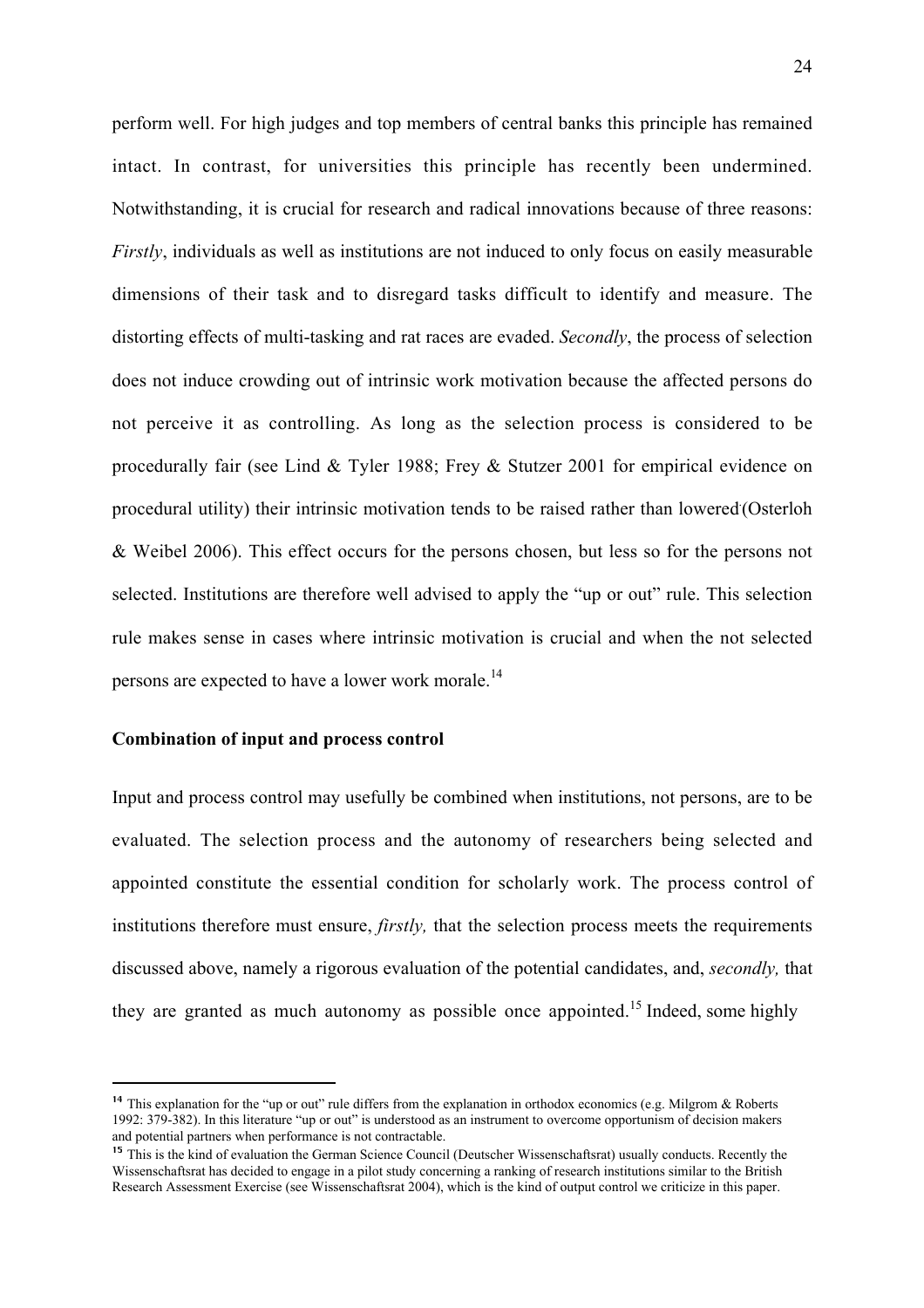productive knowledge producing companies today at least partly follow this rule. Examples are 3M, Siemens and Google.<sup>16</sup> These companies allow their researchers to spend fifteen to forty percent of their work time in pursuing self-chosen goals (Brand 1998).<sup>17</sup> This should, of course, apply even more strongly to academic research.

## **CONCLUSIONS**

This paper's goal has been to identify and analyze hidden costs, as well as the questionable benefits, of evaluations in academia, in particular of ex post evaluations, that have been neglected or treated lightly. It is not intended to present an overall judgment of the desirability of such methods. This would only be possible if all the benefits and costs were considered. However, in so far as the benefits and the costs normally considered remain constant, the identification of additional costs result in formal evaluation exercises being less desirable.

Two main kinds of hidden costs were discussed:

- (1) Distorted incentives due to (a) identifying and measuring only some, but not all aspects of performance (the multi-task problem), (b) Counter strategies to the evaluation exercises, which induce blocking reactions by the persons negatively affected, and (c) crowding out intrinsic work motivation crucial for creative scholarly work;
- (2) Lock-in effects of evaluatees and evaluators leading to an undue persistence and expansion of bureaucratic interventions.

<sup>&</sup>lt;sup>16</sup> Another impressive example for how autonomy in knowledge productions furthers productivity is open source software production, see Osterloh and Rota (2007).

<sup>&</sup>lt;sup>17</sup> The Google way is documented in e.g. http://www.infoworld.com/article/04/02/20/08OPconnection 1.html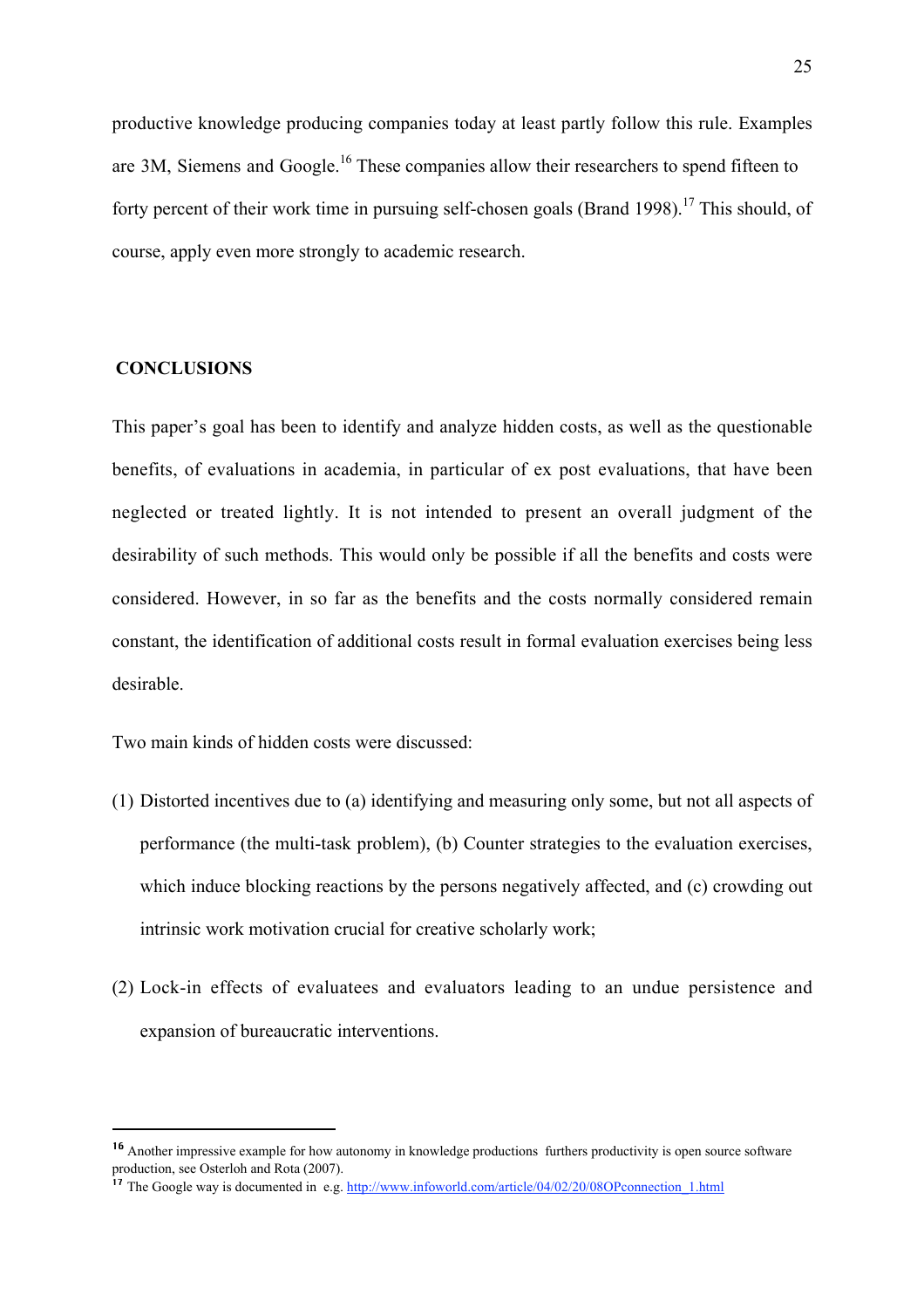While ex post evaluations have some benefits, they are normally overestimated. The benefits of these evaluations are questionable for three reasons:

- (1) They often do not produce new information not already known by peers;
- (2) The information produced is not helpful for a reasoned decision-making;
- (3) Rankings of universities lose importance due to the new possibilities of scientific cooperation via the internet.

Some general, but important, conclusions follow from the analysis:

- Retrospective formal evaluations are not a method to be successfully used nearly everywhere as it is the case today. They can *not* be considered a "modern" system of quality management, in particular for individuals and institutions engaged in research. Rather, retrospective formal evaluations should be used sparingly.
- Careful (ex ante) selection and socialization presents a superior alternative to ex post evaluation. The characteristic of a selection system is that once a decision has been made the principals put faith in the persons selected. Important positions in society (such as top judges and presidents of Central Banks) are elected either for life or for a very long time period without formal evaluations for good reasons. It is questionable why these reasons should not apply to research.
- The behavior of creative persons fulfilling ambiguous tasks of low programmability needs to be based on intrinsic motivation and the ability to direct themselves. The selection process must above all be directed to this goal.
- Research institutions are to be evaluated by a combination of process and input control. The evaluation primarily has to assess whether the research organizations (a) select the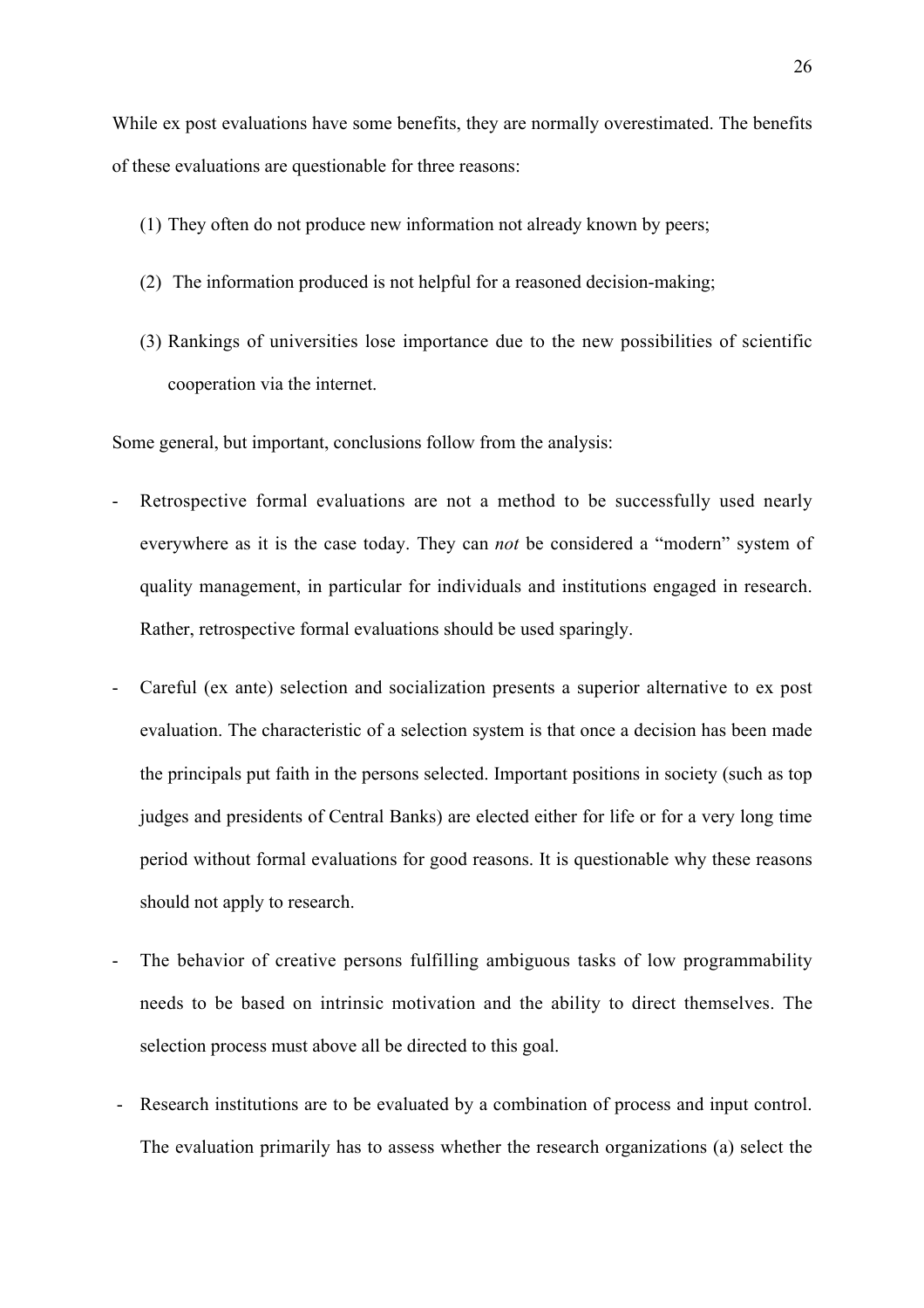most promising scholars, (b) back them with institutional rules securing them autonomy, and (c) then leave them to direct themselves.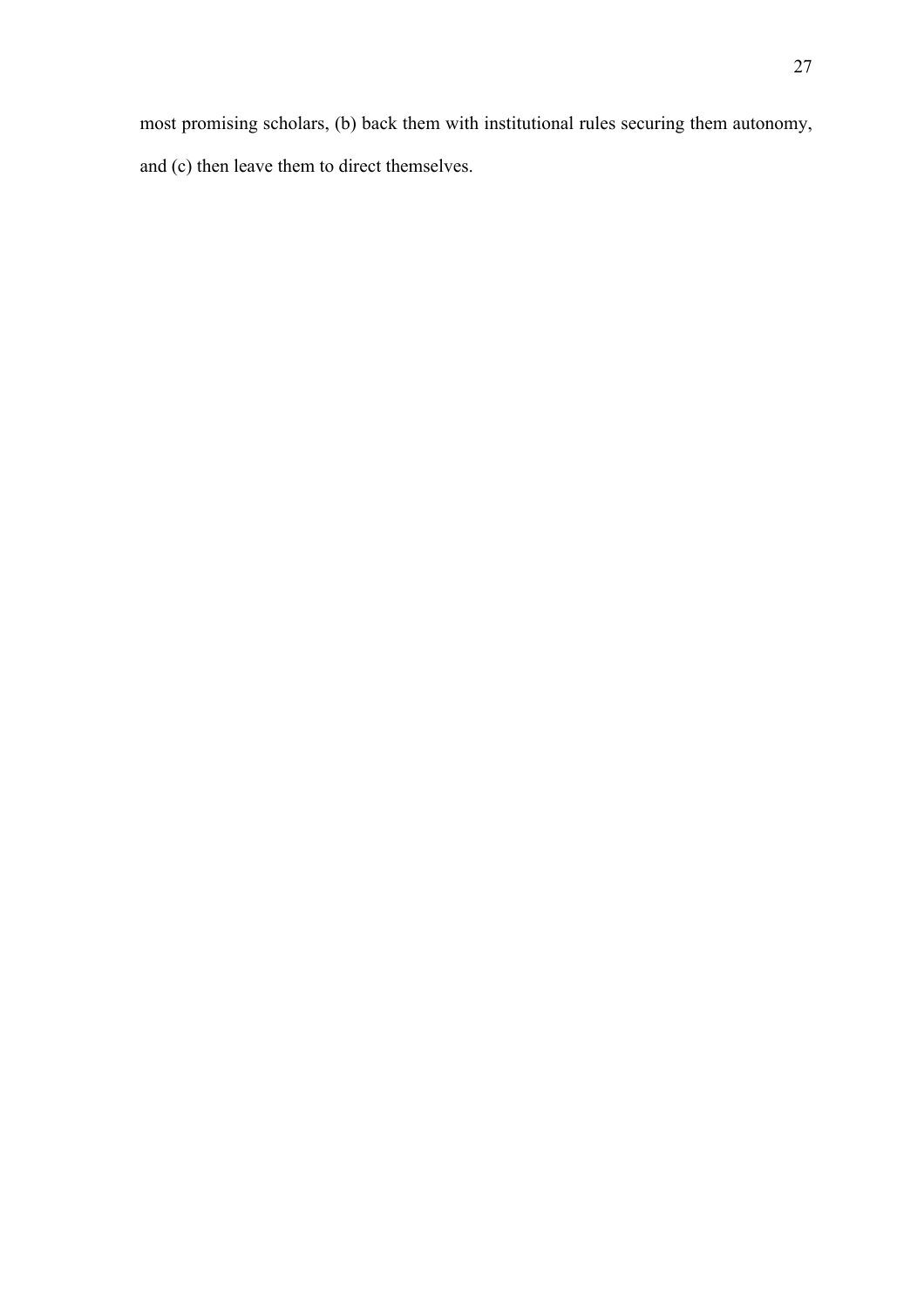## **REFERENCES**

Adam, D. 2002. The Counting Houses. *Nature*, 415(6873): 726-729.

- Akerlof, G. A. 1976. The Economics of Caste and Rat Race and other Woeful Tales. *Quarterly Journal of Economics*, 90(4): 599-617.
- Amabile, T. 1996. *Creativity in Context: Update to the social Psychology of Creativity*. Boulder: Westview Press.
- Amabile, T. 1998. How to Kill Creativity. *Harvard Business Review*, 76(5): 76-87.
- Argenti, P. 2000. Branding B-Schools: Reputation Management for MBA-Programs. *Corporate Reputation Review*, 3(2): 171-178.
- Argote, L., McEvily, B., & Reagans, R. 2003. Managing Knowledge in Organizations: An Integrative Framework and Review of Emerging Themes. *Management Science*, 49(4): 571-582.
- Baldwin, C. Y., & Clark, K. B. 2000. *Design Rules. The Power of Modularity*. Boston: MIT Press.
- Bebchuk, L. A., & Fried, J. 2004. *Pay Without Performance. The Unfulfilled Promise of Executive Compensation*. Cambridge, Mass.: Harvard University Press.
- Bedeian, A. G. 2003. The Manuscript Review Process: The Proper Roles of Authors, Referees and Editors. *Journal of Management Inquiry*, 12(4): 331-338.
- Bedeian, A. G. 2004a. The Gift of Professional Maturity. *Academy of Management Learning and Education*, 3(1): 92-98.
- Bedeian, A. G. 2004b. Peer Review and the Social Construction of Knowledge in the Management Discipline. *Academy of Management Learning and Education*, 3(2): 198-216.
- Bénabou, R., & Tirole, J. 2003. Intrinsic and Extrinsic Motivation. *Review of Economic Studies*, 70(3): 489-520.
- Bessant, J., Birley, S., Cooper, C., Dawson, S., Gennard, J., Gardiner, M., Gray, A., Jones, P., Mayer, C., McGee, J., Pidd, M., Rowley, G., Saunders, J., & Stark, A. 2003. The state of the field in UK management research: Reflections of the Research Assessment Exercise (RAE) panel. *British Journal of Management*, 14(1): 51-68.
- Biagioli, M. 2002. From Book Censorship to Academic Peer Review. *Emergences: Journal for the Study of Media & Composite Cultures*, 12(1): 11-45.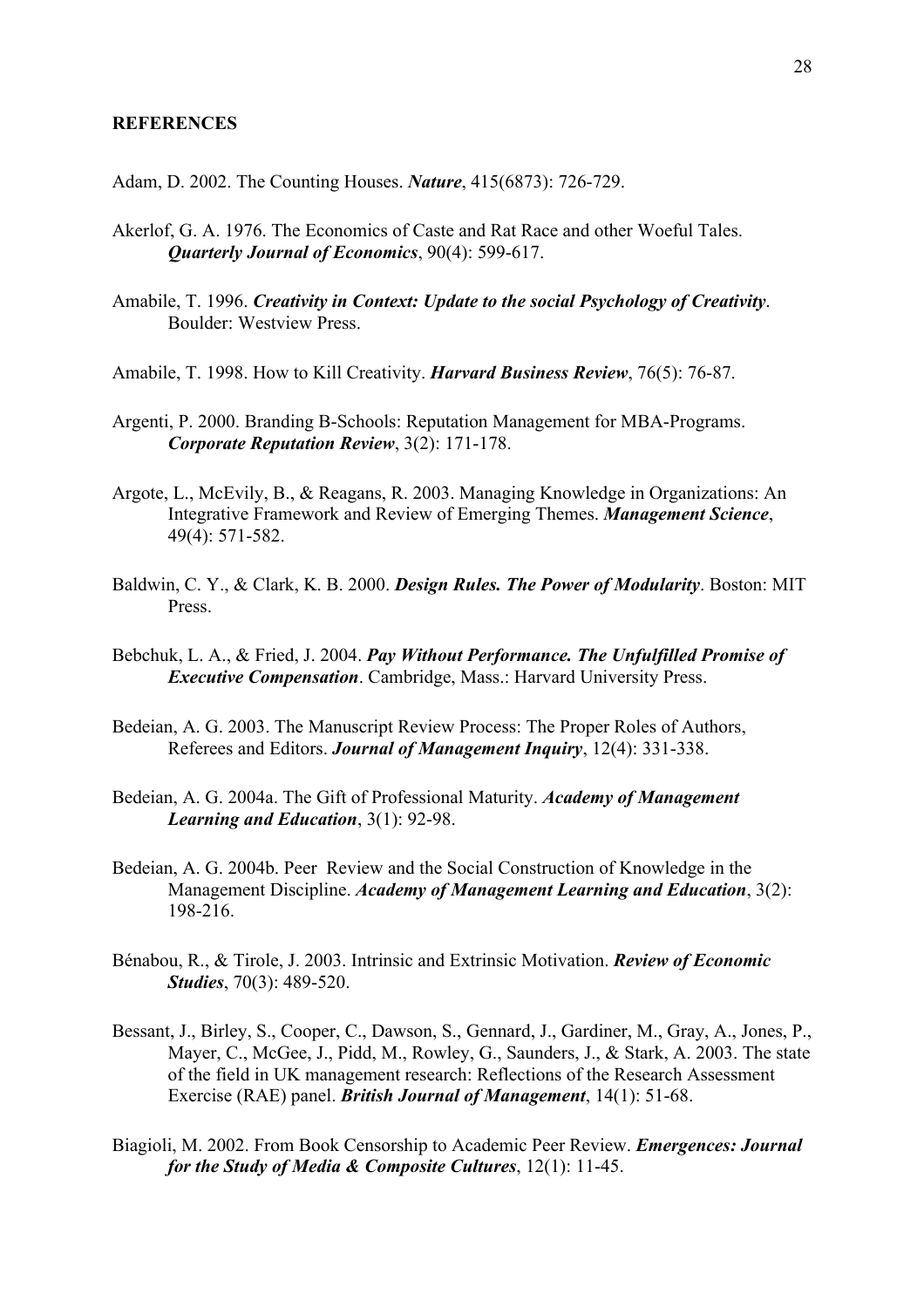- Birnbaum, M. 2000. MLA millennial questionnaire on university issues Reply. *PMLA Publications of modern Language Association of America*, 115(7): 2044-2045.
- Brand, A. 1998. Knowledge Management and Innovation at 3M. *Journal of Knowledge Management*, 2(1): 17-22.
- Brook, R. 2002. *The Role of Evaluation as a Tool for Innovation in Research*. Paper presented at the Max Planck Forum 5, Innovative Structures in Basic Decision Research, Munich: Ringberg Symposium.
- Brück, T., & Stephan, A. 2006. Do Eurozone Countries Cheat with their Budget Deficit Forecasts? *Kyklos*, 59(1): 3-16.
- Butler, L. 2003. Explaining Australia's increased share of ISI publications the effects of a funding formula based on publication counts. *Research Policy*, 32(1): 143-155.
- Cameron, J., Banko, K. M., & Pierce, W. D. 2001. Pervasive negative effects of rewards on intrinsic motivation: The myth continues. *The Behavior Analyst*, 24(1): 1-44.
- Campanario, J. M. 1996. Using Citation Classics to study the incidence of serendipity in scientific discovery. *Scientometrics*, 37(1): 3-24.
- Campanario, J. M. 1998a. Peer Review for journals as it stands today Part1. *Science Communication*, 19(3): 181-211.
- Campanario, J. M. 1998b. Peer Review for journals as it stands today Part 2. *Science Communication*, 19(4): 277-306.
- Cardinal, L. B. 2001. Technological Innovation in the Pharmaceutical Industry: The use of Organizational Control in Managing Research and Development. *Organization Science*, 12(1): 19-36.
- Christensen, C. M., & Bowler, J. L. 1996. Customer Power, Strategic Investment, and the Failure of leading Firms. *Strategic Management Journal*, 17(3): 197-218.
- Chrystal, K., Mizen, A., & Mizen, P. D. 2003. Goodhart's Law: Its Origins, Meaning and Implications for monetary Policy. In P. D. Mizen (Ed.), *Central Banking, Monetary Theory and Practice: Essays in Honour of Charles Goodhart*, Vol. 1: 221-243. Cheltenham, U.K / Northampton, MA, USA: Edward Elgar.
- Cicchetti, D. V. 1991. The reliability of peer review for manuscript and grant submissions: A cross-disciplinary investigation. *Behavioral and Brain Sciences*, 14(1): 119-135 Discussion 135-186.
- Cook, T. D., & Gruder, C. L. 1978. Metaevaluation Research. *Evaluation Quarterly*, 2: 5-51.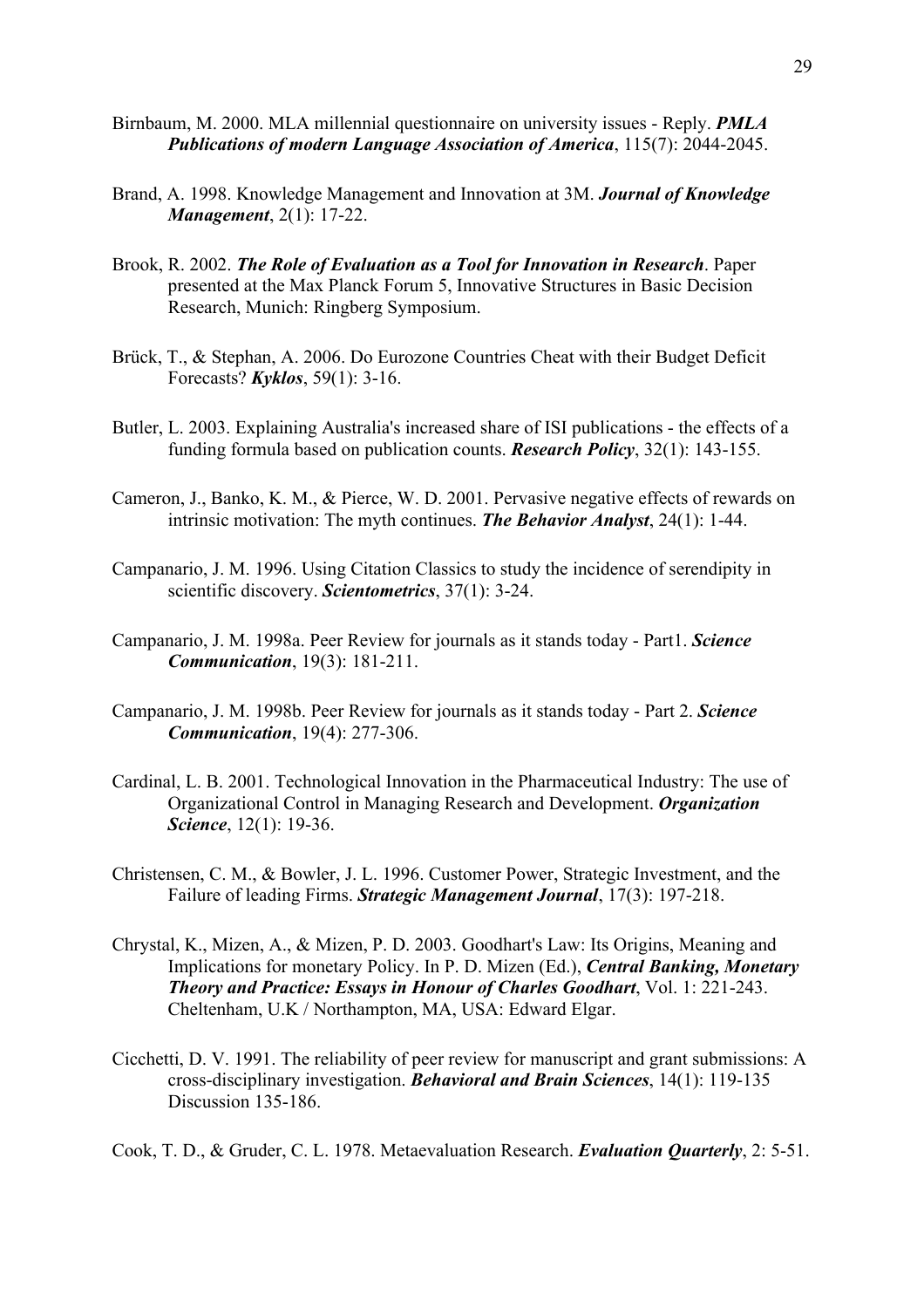- Corley, K. G., & Gioia, D. A. 2000. The Rankings Game. Managing Business School Reputation. *Corporate Reputation Review*, 3(4): 319-333.
- Daniel, H.-D. 1993. *Guardians of Science: Fairness and Reliability of Peer Reviews*. Winheim: Wiley-VCH.
- Daniel, H.-D. 2005. Publications as measure of Scientific Advancements and of Scientists' Productivity. *Learned Publishing*, 18(2): 143-148.
- De Bruijn, H. 2002 *Managing Performance in the Public Sector*. London/ New York: Routledge.
- Deci, E. L., Koestner, R., & Ryan, R. M. 1999. A Meta-Analytic Review of Experiments examining the Effects of extrinsic rewards on intrinsic Motivation. *Psychological Bulletin*, 125(6): 627-668.
- Dichev, I. 1999. How good are business school rankings? *Journal of Business*, 2(2): 201- 123.
- Duncan, W. J., Ford, E., & Rousculp, M. D. 2002. Community Scholars: An exploratory study of management laureates. *Scientometrics*, 55(3): 395-409.
- Easterling, D., & Kunreuther, H. 1995. *The Dilemma of siting a high-level nuclear Waste Repository*. Boston: Kluwer Academic Publisher.
- Eisenhardt, K. M. 1985. Control: Organizational and Economic Approaches. *Management Science*, 31(2): 134-149.
- Falk, A., & Kosfeld, M. 2006. The hidden cost of Control. *American Economic Review*, 96(5): 1611-1630.
- Fehr, E., & Gächter, S. 2002. *Do Incentive Contracts crowd out voluntary Cooperation?* Working Paper No. 34. Institute for Empirical Research in Economics. Zurich University.
- Fehr, E., & Schmidt, K. M. 2004. Fairness and Incentives in a Multi-Task-Principal-Agent Model. *Scandinavian Journal of Economics*, 106(3): 453-474.
- Figlio, D., & Getzler, L. 2003. *Accountability, Ability and Disability: Gaming the System*. NBER Working Paper No. 9307.
- Fischer, K. 1998. Evaluation der Evaluation. *Wissenschaftsmanagement*, 5: 16-21.
- Fleming, L., & Sorenson, O. 2001. The Dangers of Modularity. *Harvard Business Review*, 79(8): 20-23.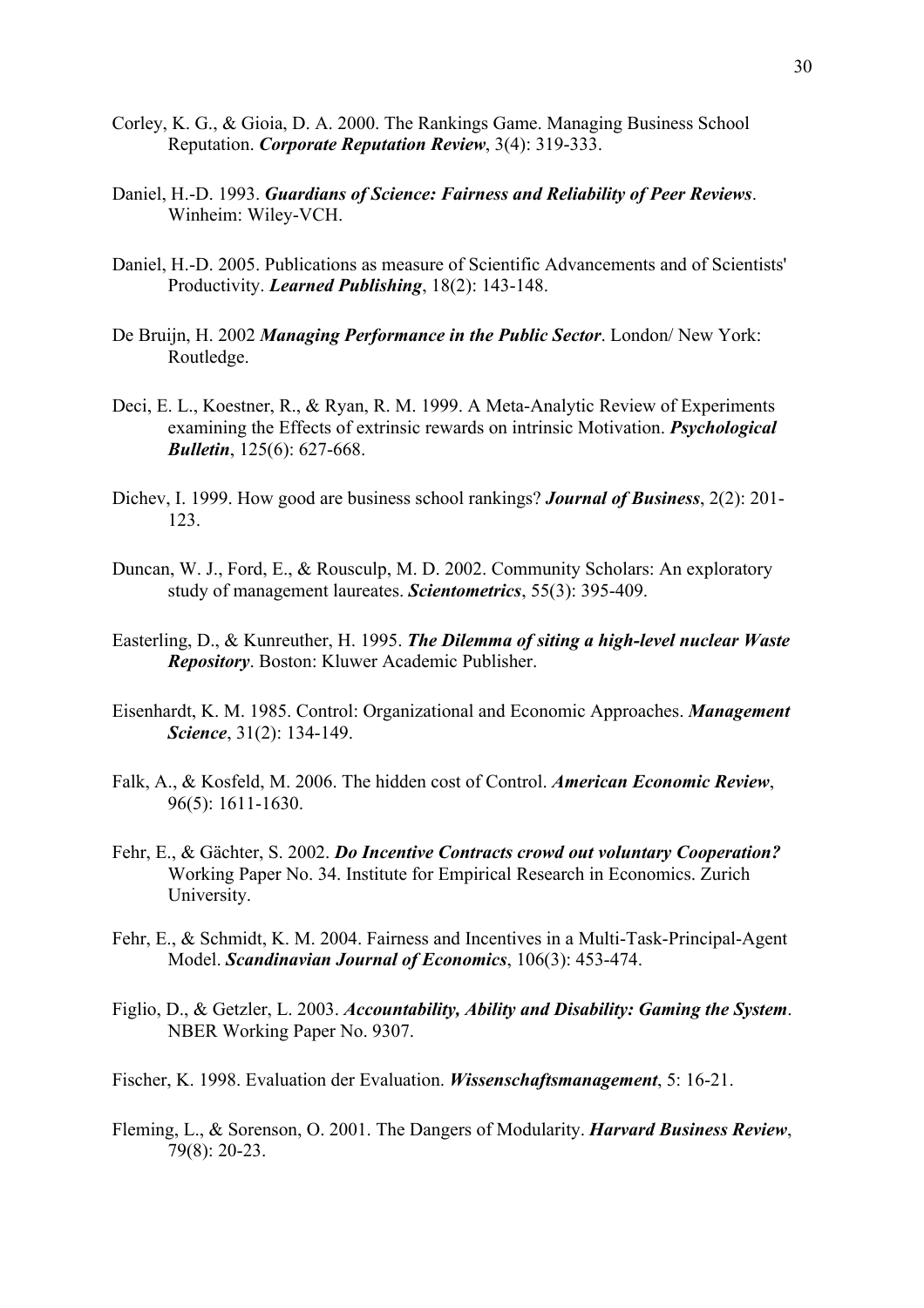- Foss, K., Foss, N. J., & Vasquez, H. 2006. Tying the Manager's Hands: Constraining opportunistic managerial Intervention. *Cambridge Journal of Economics*, 30(5): 797-818.
- Frey, B. S. 1997. *Not just for the Money: An economic Theory of Personal Motivation*. Cheltenham, UK: Edward Elgar.
- Frey, B. S. 2003. Publishing as prostitution? Choosing between one's own ideas and academic success. *Public Choice*, 116(1/2): 205-223.
- Frey, B. S., & Jegen, R. 2001. Motivation Crowding Theory. *Journal of Economic Surveys*, 15(5): 589-611.
- Frey, B. S., Oberholzer-Gee, F., & Bohnet, I. 1997. Fairness and Competence in democratic decisions. *Public Choice*, 91(1): 89-105.
- Frey, B. S., & Osterloh, M. (Eds.). 2002. *Successful Management by Motivation - Balancing Intrinsic and Extrinsic Incentives*. Berlin, Heidelberg, New York: Springer.
- Frey, B. S., & Osterloh, M. 2005. Yes, Managers should be paid like Bureaucrats. *Journal of Management Inquiry*, 14(1): 96-111.
- Frey, B. S., & Stutzer, A. 2001. Procedures matter in Political Economy. *Journal of Public Choice and Constitutional Economics*, 2: 3-18.
- Gans, J. S., & Shepherd, G. B. 1994. How are the Mighty fallen: Rejected Classic Articles by leading Economists. *Journal of Economic Perspectives*, 8(1): 165-179.
- Garfield, E. 1997. Editors are justified in asking authors to cite equivalent references from same journal. *British Medical Journal*, 314(7096): 1765.
- Gibbons, R. 1998. Incentives in Organizations. *Journal of Economic Perspectives*, 12(4): 115-132.
- Gillies, D. 2005a. *Lessons from History and Philosophy of Science regarding the Research Assessment Exercise*. Paper read at the Royal Institute of Philosophy on 18 November 2005 (www.ucl.ac.uk/sts/gillies)
- Gillies, D. 2005b. Hempelian and Kuhnian Approaches in the Philosophy of Medicine: The Semmelweis Case. *Studies in History and Philosophy of Biological and Biomedical Sciences*, 36(1): 159-181.
- Gillies, D. 2006. Why Research Assessment Exercises are a bad Thing. *Post-autistic Economics Review*(37): 2-9.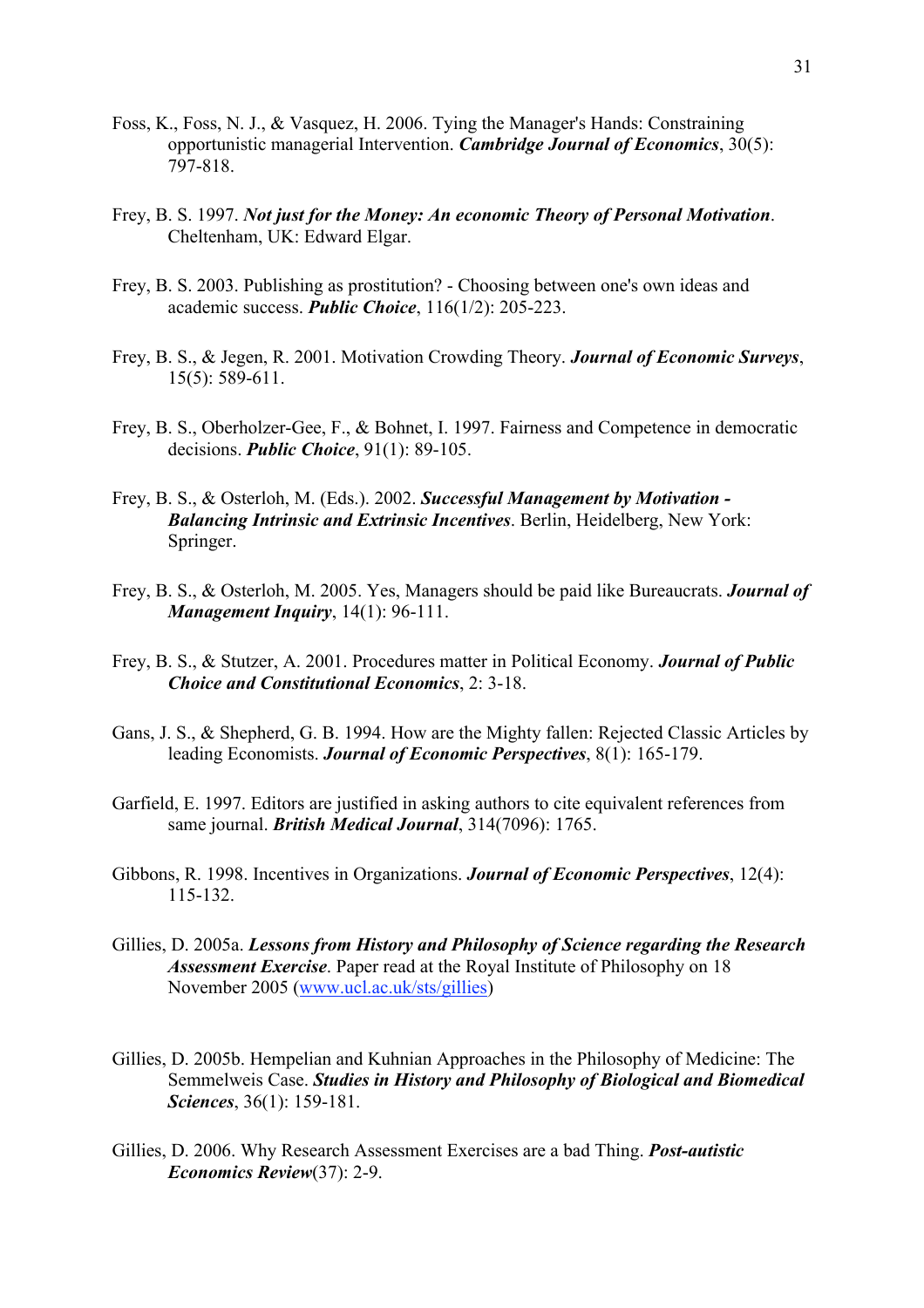- Gioia, D. A., & Corley, K. G. 2002. Being good versus Looking good: Business School Rankings and the Circean Transformation from Substance to Image. *Academy of Management Learning and Education*, 1(1): 107-120.
- Gittelmann, M., & Kogut, B. 2003. Does good Science lead to valuable Knowledge? Biotechnology Firms and the Evolutionary Logic of Citation Patterns. *Management Science*, 49(4): 366-382.
- Gmür, M. 2003. Co-Citation Analysis and the Search for invisible Colleges: A methodological Evaluation. *Scientometrics*, 57(1): 1-31.
- Gneezy, U., & Rustichini, A. 2000. Pay enough or don't pay at all. *Quarterly Journal of Economics*, 115(3): 791-810.
- Harris, J., & Bromiley, P. forthcoming. Incentives to cheat: The influence of Executive Compensation and Firm Performance on Financial Management. *Organization Science*.
- Holcombe, R. G. 2004. The National Research Council Ranking of Research Universities: Its Impact on Research in Economics. *Econ Journal Watch*, 1(3): 498-514.
- Holmstrom, B. P., & Milgrom, P. 1991. Multitask Principal-Agent Analyses: Incentive Contracts, Asset Ownership, and Job Design. *Journal of Law, Economics, and Organization*, 7(2): 24-52.
- Kerr, S. 1975. On the folly of Rewarding A while Hoping for B. *Academy of Management Journal*, 18(4): 769-783.
- Kieser, A. 1998. Going Dutch Was lehren niederländische Erfahrungen mit der Evaluation universitärer Forschung? *Die Betriebswirtschaft*, 58(2): 208-224.
- Kieser, A., & Nicolai, A. T. 2005. Success Factor Research. Overcoming the Trade-Off between Rigor and Relevance? *Journal of Management Inquiry*, 14(3): 275-279.
- Kim, H. E., Morse, A., & Zingales, L. 2006. *Are Elite Universities Losing their Competitive Edge?* NBER Working Paper Series No. 12245.
- Kogut, B., & Zander, U. 1996. What Firms do?: Coordination, Identity and Learning. *Organization Science*, 7(5): 502-518.
- Kruglanski, A. W., Schwartz, J. M., Maides, S., & Hamel, I. Z. 1978. Covariation, discounting and augmentation: Toward a clarification of attributional principles. *Journal of Personality*, 46(1): 176-189.
- Kuhn, T. S. 1962. *The Structure of Scientific Revolution*. Chicago, USA: University of Chicago Press.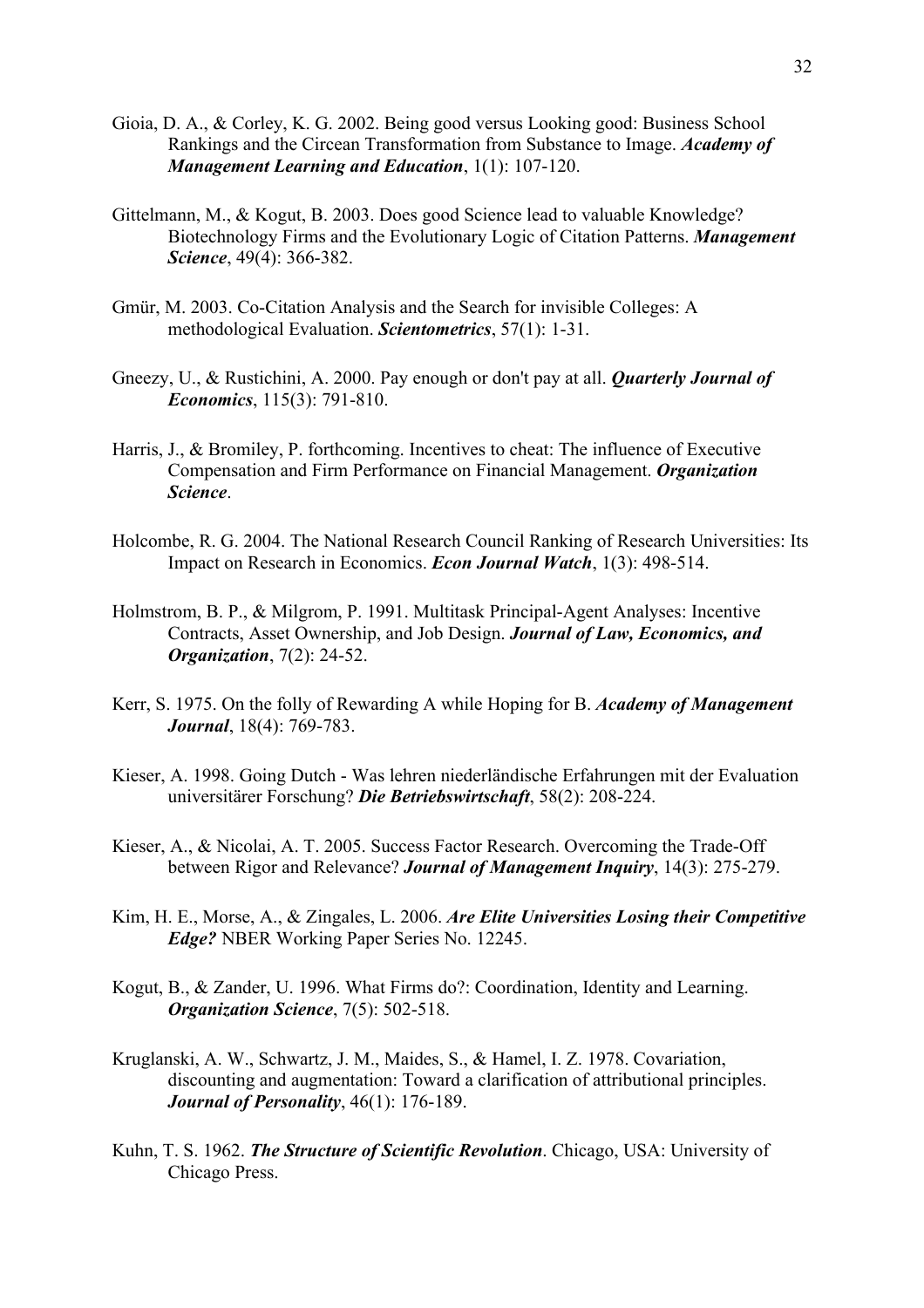- Langlois, R. 2002. Modularity in Technology and Organization. *Journal of Economic Behavior and Organization*, 49(1): 19-37.
- Latham, G. P., Almost, J., Mann, S., & Moors, C. 2005. New Developments in Performance Management. *Organizational Dynamics*, 34(1): 77-87.
- Lawler, E. E., & Rhode, G. 1976. *Information and Control in Organizations*. Pacific Palisades, CA: Goodyear.
- Lawrence, P. A. 2003. The Politics of Publication Authors, Reviewers, and Editors must act to protect the Quality of Research. *Nature*, 422(6929): 259-261.
- Lazear, E. P. 1995. *Personnel Economics*. Cambridge, Mass.: MIT Press.
- Lind, A. E., & Tyler, T. R. 1988. *The Social Psychology of Procedural Justice*. New York: Plenum Press.
- Lindenberg, S. 2001. Intrinsic Motivation in a New Light. *Kyklos*, 54(2/3): 317-342.
- Martinson, B. C., Anderson, M. S., & de Vries, R. 2005. Scientists behaving badly. *Nature*, 435(7043): 727-728.
- Masten, S. E. 2006. Authority and Commitment: Why Universities, like Legislatures, are not organized as Firms. *Journal of Economics & Management Strategy*, 15(3): 649-684.
- Medoff, M. H. 2006. Evidence of a Harvard and Chicago Matthew Effect. *Journal of Economic Methodology*, 13(4): 485-506.
- Milgrom, P., & Roberts, J. 1992. *Economics, Organization and Management*. Englewood Cliffs, NJ: Prentice Hall.
- Mittelstrass, J. 2000. Exzellenz und Mittelmass. *Gegenworte, Hefte für den Disput über Wissen*(5): 22-25.
- Muller-Camen, M., & Salzgeber, S. 2005. Changes in Academic Work and the Chair Regime: the Case of German Business Administration Academics. *Organization Studies*, 26(2): 271-290.
- Neely, A. D., & Neely, A. 2002. *Business Performance Measurement: Theory and Practice*. Cambridge: Cambridge University Press.
- Nickerson, J. A., & Zenger, T. R. 2004. A knowledge-based Theory of the Firm The Problem Solving Perspective. *Organization Science*, 15(6): 617-632.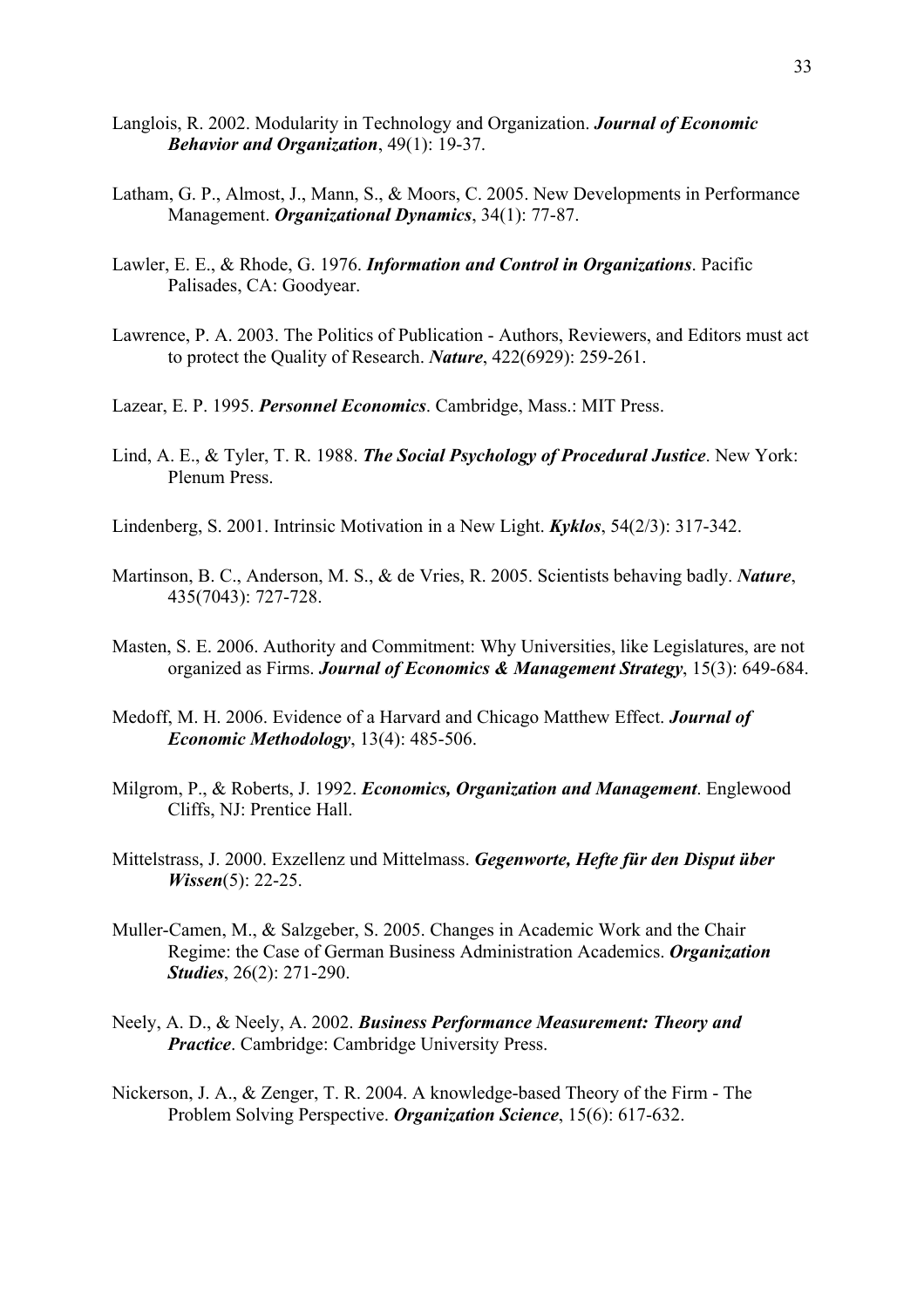- Nooteboom, B. 2000. Learning by Interaction: Absorptive Capacity, Cognitive Distance and Governance. *Journal of Management and Governance*, 4(1/2): 69-92.
- Osterloh, M. 2007. Human Resources Management and Knowledge Creation. In I. Nonaka, & I. Kazuo (Eds.), *Handbook of Knowledge Creation*: 158-175. Oxford: Oxford University Press.
- Osterloh, M., & Frey, B. S. 2000. Motivation, Knowledge Transfer, and Organizational Forms. *Organization Science*, 11(5): 538-550.
- Osterloh, M., & Frey, B. S. 2006. Shareholders should welcome Knowledge Workers as Directors. *Journal of Management and Governance*, 10(3): 325-345.
- Osterloh, M., & Rota, S. 2007. Open Source Software Production Just another Case of Collective Invention? *Research Policy*, 36: 157-171.
- Osterloh, M., & Weibel, A. 2006. *Investition Vertrauen*. Wiesbaden: Gabler Verlag.
- Ouchi, W. G. 1977. The relationship between organizational structure and organizational control. *Administrative Science Quarterly*, 22(1): 95-113.
- Ouchi, W. G. 1979. A conceptual Framework for the design of organizational Control. *Management Science*, 25(9): 833-848.
- Parker, M., & Jary, D. 1995. The McUniversity: Organization, Management, and academic Subjectivity. *Organization*, 2(2): 319-338.
- Pasternack, P. 2000. Besoldete Qualität? Qualitätsbewertung und leistungsgerechte Besoldung. *Wissenschaftsmanagement*, 4: 8-13.
- Popper, K. 2002. *Conjectures and Refutations: The Growth of Scientific Knowledge*. Reprint, London/New York: Routledge.
- Portney, K. E. 1991. *Siting hazardous waste treatment Facilities: The NIMBY-Syndrome*. New York: Auburn House.
- Power, M. 1994. *The Audit Explosion*. London: Demos.
- Power, M. 1997. *The Audit Society. Ritual of Verification*. Oxford: Oxford University Press.
- Prendergast, C. 1999. The Provision of Incentives in Firms. *Journal of Economic Literature*, 37(1): 7-63.
- Prichard, C., & Willmott, H. 1997. Just how managed is the McUniversity? *Organization Studies*, 18(2): 287-316.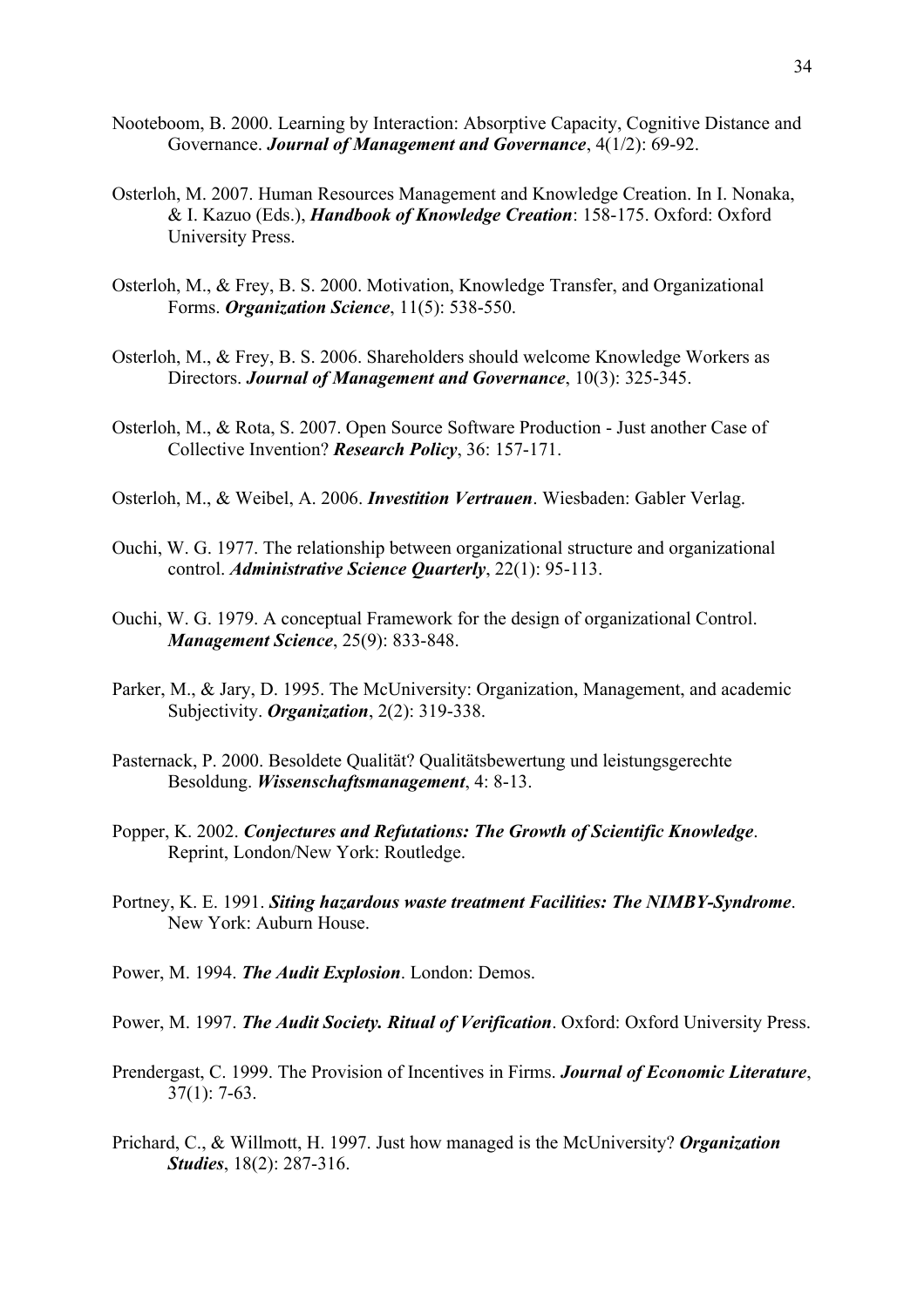- Rabe, B. G. 1994. Alternatives to NIMBY Gridlock voluntary Approaches to radioactivewaste Facility siting in Canada and the United States. *Canadian Public Administration - Administration publique du Canada*, 37(4): 644-666.
- Renn, J. 2002. *Challenges from the Past. Innovative Structures for Science and the Contribution of the History of Science*. Paper presented at the Max Planck Forum 5, Innovative Structures in Basic Decision Research, Ringberg Symposium, München.

Sciences, R. N. A. o. A. a. 2005. *Judging Research on its Merits*. Amsterdam.

- Self, P. 1975. *The Politics and Philosophy of Cost-Benefit Analysis*. London: Macmillan.
- Simkin, M. V., & Roychowdhury, V. P. 2005. Copied Citations create renowned Papers? *Annals of Improbable Research*, 11(1): 24-27.
- Smith, R. 1997. Journal accused of manipulating impact factor. *British Medical Journal*(314): 463.
- Snell, S. A. 1992. Control Theory in strategic Human Resource Management The mediating effect of administrative Information. *Academy of Management Journal*, 35(2): 292- 327.
- Stake, J. E. 1998. Rankings are dangerous!: http://monoborg.law.indiana.edu/LawRank/rankgame\_danger.html.
- Starbuck, W. H. 2004. Methodological Challenges posed by Measures of Performance. *Journal of Management and Governance*, 8(4): 337-343.
- Starbuck, W. H. 2005. How much better are the most-prestigious Journals? The Statistics of Academic Publication. *Organization Science*, 16(2): 180-200.
- Thompson, J. D. 1967. *Organizations in Action Social Science Bases of Administrative Theory*. New York, St. Louis, San Francisco, Toronto, London, Sydney: McGraw-Hill Book Company.
- Thursby, J. G. 2000. What do we say about ourselves and what does it mean? Yet another Look at Economics Department Research. *Journal of Economic Literature*, 38(2): 383-404.
- Toutkoushian, R. K., Porter, S. R., Danielson, C., & Hollis, P. R. 2003. Using Publication Counts to measure an Institution's Research Productivity. *Research in Higher Education*, 44(2): 121-148.
- Turner, K. L., & Makhija, M. A. 2006. The Role of Organizational Controls in Managing Knowledge. *Academy of Management Review*, 31(1): 197-217.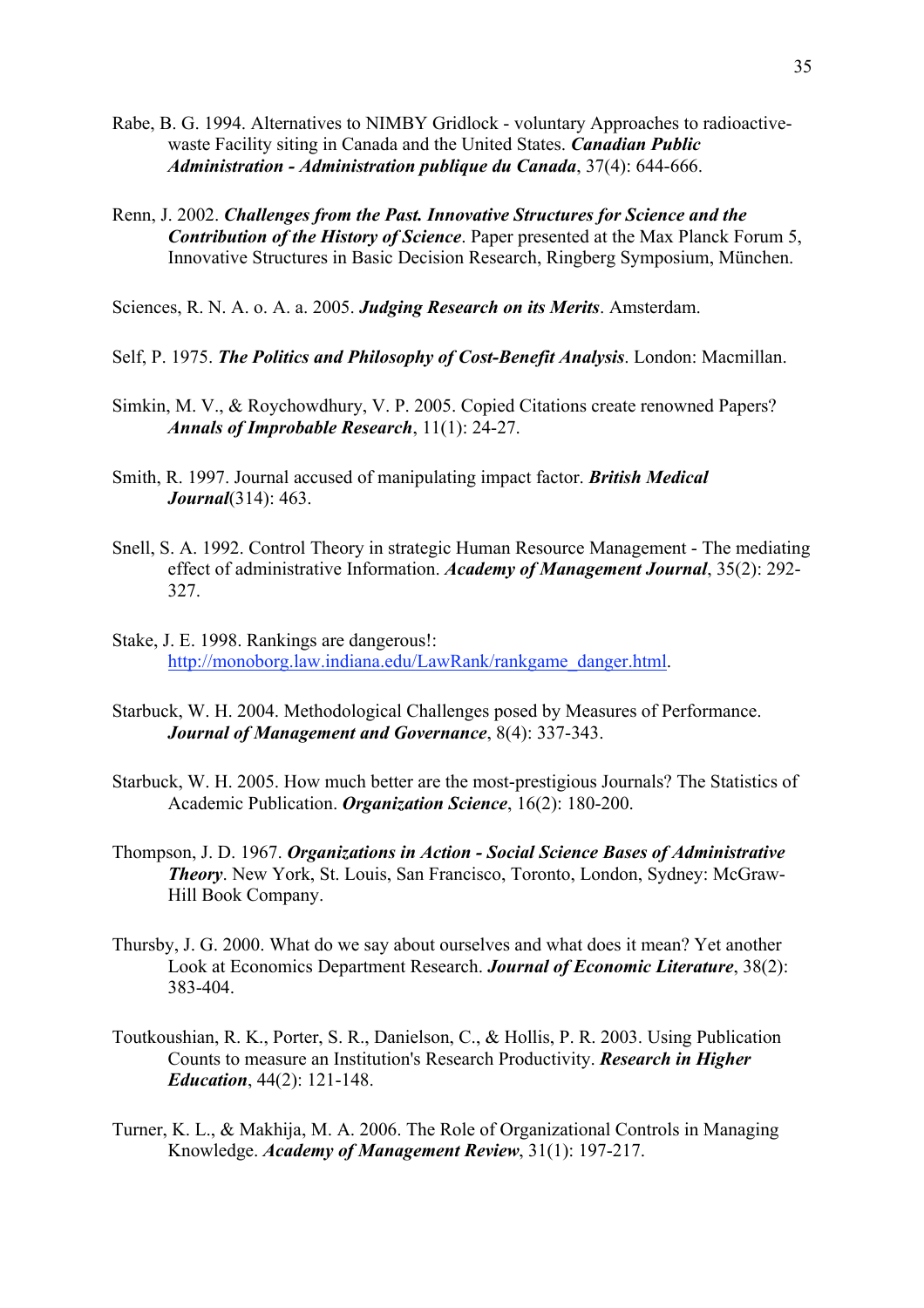- Üsike, B., & Pasadeos, Y. 1995. Organizational Analysis in North America and Europe: A Comparison of Co-Citation Networks. *Organization Studies*, 16(3): 503-526.
- Weibel, A. Forthcoming. Formal Control and Trustworthiness Shall the Twain never meet? *Group and Organization Management*.
- Weingart, P. 2005. Impact of Bibliometrics upon the Science System: Inadvertent Consequences? *Scientometrics*, 62(1): 117-131.
- Wissenschaftsrat. 2004. Recommendations for Rankings in the System of Higher Education and Research. Part 1: Research. Hamburg: Wissenschaftsrat (German Science Council)